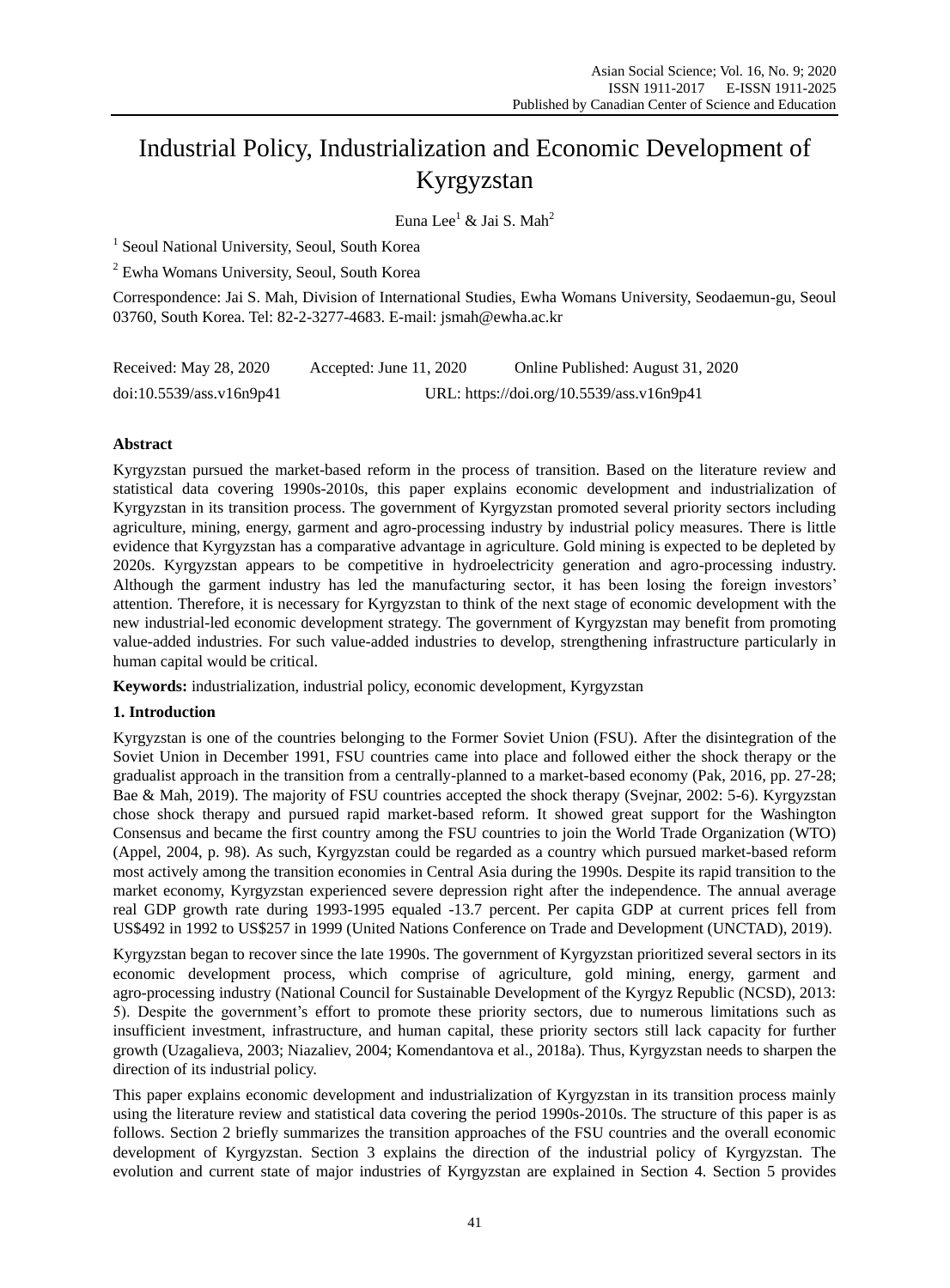-

policy implications drawn from the experiences of industrialization and industrial policy of Kyrgyzstan. Conclusions are provided in Section 6.

#### **2. Transition and Economic Development of Kyrgyzstan**

FSU countries differ significantly in the degree of transition to the market economy. Table 1 shows the transition indicators developed by the European Bank for Reconstruction and Development (EBRD). The value shown in Table 1 is the average of the six assessment criteria: large scale privatization, small scale privatization, governance and enterprise restructuring, price liberalization, trade and foreign exchange system, and competition policy. The measurement scale ranges from 1 to  $4+$ ; 1 as "little or no change from a rigid centrally planned economy" and 4+ as "the standards of an industrialized market economy" (EBRD, 2019: para. 8). In 1994 Estonia, Lithuania, Latvia and Kyrgyzstan exceeded the score of 3; while most of the others scored near 1.5 and 2 (EBRD, 2014). As Table 1 shows, among the transition economies in Central Asia, Armenia, Georgia and Kyrgyzstan were the forerunners of the market-based reform. Meanwhile, Turkmenistan and Uzbekistan took the gradualist approach in transition. Kyrgyzstan belongs to one of the poorest countries among the transition economies in Central Asia. Its GDP per capita equaled US\$1,251 in 2017 (UNCTAD, 2019).

| Table 1. Transition Indicators of FSU Countries, 1992-2014s |  |  |  |
|-------------------------------------------------------------|--|--|--|
|-------------------------------------------------------------|--|--|--|

|              | 1992 | 1995 | 1998 | 2001 | 2004 | 2007 | 2010 | 2013 | 2014 |
|--------------|------|------|------|------|------|------|------|------|------|
| Armenia      | 1.7  | 2.4  | 2.9  | 3.2  | 3.4  | 3.5  | 3.5  | 3.4  | 3.4  |
| Azerbaijan   | 1.3  | 1.9  | 2.7  | 2.7  | 2.9  | 2.9  | 2.9  | 2.9  | 2.9  |
| Georgia      | 1.4  | 2.3  | 3.3  | 3.3  | 3.3  | 3.5  | 3.5  | 3.5  | 3.5  |
| Kazakhstan   | 1.4  | 2.5  | 3.2  | 3.1  | 3.1  | 3.1  | 3.1  | 3.1  | 3.1  |
| Kyrgyzstan   | 1.7  | 3.2  | 3.2  | 3.3  | 3.4  | 3.4  | 3.4  | 3.4  | 3.4  |
| Tajikistan   | 1.4  | 2.1  | 2.5  | 2.7  | 2.7  | 2.8  | 2.9  | 3.0  | 3.0  |
| Turkmenistan | 1.0  | 1.4  | 1.7  | 1.4  | 1.4  | 1.7  | 1.7  | 1.8  | 1.8  |
| Uzbekistan   | 1.3  | 2.6  | 2.3  | 2.3  | 2.2  | 2.3  | 2.3  | 2.3  | 2.3  |
|              |      |      |      |      |      |      |      |      |      |

Source: European Bank for Reconstruction and Development, *Transition Indicators*, 2014.

Right after the transition, most of the FSU countries experienced severe decline in national income, due to the disintegration of the Soviet Union that had been highly integrated internally (Linn, 2004: 5). Meanwhile, Uzbekistan, for instance, who chose the gradualist approach in the process of transition, did not experience severe depression during the 1990s (Bae & Mah, 2019). Kyrgyzstan and most of the other transition economies who took the big bang approach experienced more severe negative economic growth and in general, took a longer time for them to reach the GDP level at the times right before the independence. Kyrgyzstan was able to recover its GDP level of 1992 by the year 2004 (UNCTAD, 2019).

The government of Kyrgyzstan undertook deregulation right after the independence. Due to the sudden deregulation of prices, Kyrgyzstan experienced hyperinflation. That is, inflation rates of 1992 and 1993 jumped to 2,038 percent and 1,336 percent, respectively (Uzagalieva, 2003, p. 25). Before 1993, it was still one of the ruble countries, so it could not pursue autonomous macroeconomic policies to correct hyperinflation (Niazaliev, 2004, p. 69). As a way to stabilize inflation rates, it introduced its own national currency, the som, in 1993 and implemented contractionary macroeconomic policy in line with the recommendations of the International Monetary Fund (IMF) (Dabrowski & Antczak, 1994, p. 8). Inflation rates fell since the mid-1990s.

Kyrgyzstan experienced serious depression right after the independence. One of the major economic problems that Kyrgyzstan was facing during the time of independence was its high dependence on the FSU countries (Dabrowski & Antczak, 1994, pp. 2-4). Kyrgyzstan began to recover, as the annual average real GDP growth rate reached 6.8 percent during 1996-1998 and 3.8 percent during 1996-2017. Table 2 shows the composition of GDP of Kyrgyzstan by sector. The share of agriculture, fisheries and forestry reached 40.3 percent in 1995, but it continued to decrease since 1997, reaching 12.3 percent in 2017. The share of services rose during the 2000s and 2010s, reaching 50.4 percent in 2017. That of the industrial sector fluctuated during the 1990s and then dropped to 20 percent in 2005. Since then, it increased to over 25 percent of GDP during the 2010s. This shows diversification of Kyrgyzstan's economic structure since the late 2000s (NCSD, 2013: 53; Komendantova et al.,  $2018a: 10$ .

<sup>&</sup>lt;sup>1</sup> Despite the decreasing share of agriculture, fisheries and forestry in GDP, the primary sector is still important in Kyrgyzstan in the sense that considerable population of Kyrgyzstan live in it. Over 20 percent of the employed population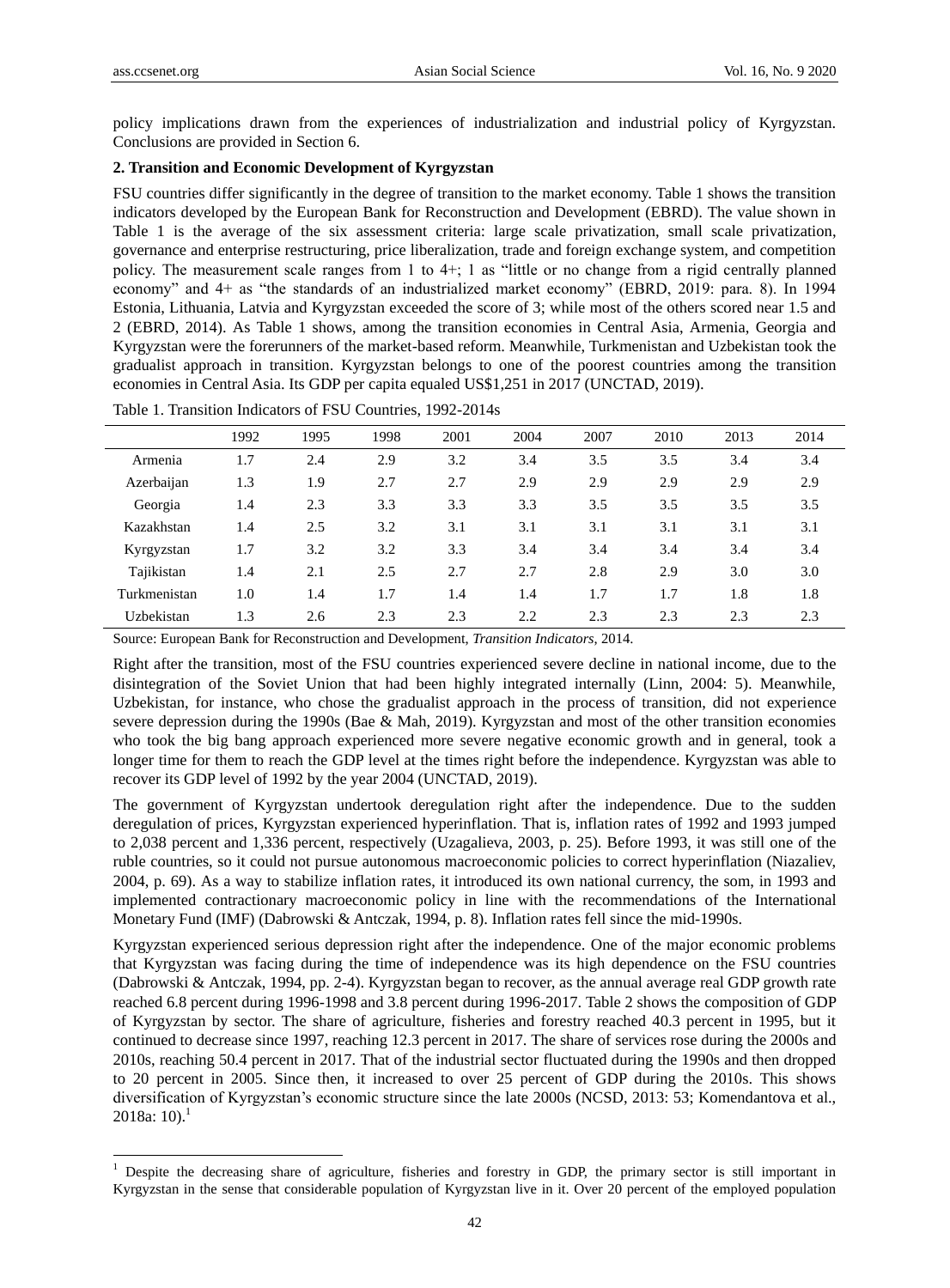| year | agriculture, fishing and forestry | industry | services |
|------|-----------------------------------|----------|----------|
| 1991 | 35.3                              | 33.8     | 26.3     |
| 1995 | 40.7                              | 18.1     | 35.6     |
| 2005 | 28.5                              | 20.0     | 42.4     |
| 2010 | 17.4                              | 26.3     | 49.3     |
| 2015 | 14.1                              | 25.1     | 52.1     |
| 2017 | 12.3                              | 26.5     | 50.4     |

Table 2. GDP by Sector in Kyrgyzstan, 1991-2017 (unit: percent of GDP)

+ includes construction

Source: World Bank, World Development Indicators, 2018

Table 3 shows the changing pattern of the main export products of Kyrgyzstan. Exports of food products increased over time, reaching US\$181 million in 2017, which is more than 10 percent of the total exports. Exports of non-food raw materials exceeded US\$.2 billion each year in 2016 and 2017, comprising more than 10 percent of the total exports. Exports of fuel, lubricating oil and others continued to be over US\$.1 billion during 2006-2014, peaking US\$.4 billion in 2008, which is over 20 percent of the total exports of Kyrgyzstan. The exports of fuel and others, however, decreased since then and recorded US\$87 million in 2017. Exports of industrial goods, machinery and transport equipment increased during the 2010s, amounting to US\$319 million in 2017, which shared 18 percent of total exports. Exports of machinery and transport equipment increased particularly during the 2010s. By trade partner, Kyrgyzstan's trade with China increased by leaps and bounds since the mid-2000s. For instance, the former's import from the latter increased from a mere US\$8 million in 2002 to US\$5.4 billion in 2014 (Observatory of Economic Complexity (OEC), 2015).

Table 3. Main Export Products of Kyrgyzstan (unit: US\$ million)

| Table 5. INTHE EXPORT FOUNDS OF IXYIE YESHIN |      |      |      | $\mu$ . Unit, Unit, Unit, Unit, Unit, Unit, Unit, Unit, Unit, Unit, Unit, Unit, Unit, Unit, Unit, Unit, Unit, Unit, U |      |  |
|----------------------------------------------|------|------|------|-----------------------------------------------------------------------------------------------------------------------|------|--|
| products                                     | 1998 | 2005 | 2010 | 2015                                                                                                                  | 2017 |  |
| food products and live animals               | 40   | 57   | 161  | 174                                                                                                                   | 181  |  |
| non-food raw materials                       | 45   | 76   | 53   | 72                                                                                                                    | 245  |  |
| mineral fuel, lubricating oils and others    | 29   | 79   | 118  | 84                                                                                                                    | 87   |  |
| industrial goods                             | 50   | 86   | 58   | 75                                                                                                                    | 107  |  |
| machinery and transport equipment            | 63   | 51   | 87   | 187                                                                                                                   | 212  |  |
| total                                        | 535  | 674  | 1760 | 1483                                                                                                                  | 1764 |  |

Source: National Statistical Committee of the Kyrgyz Republic, 2018.

#### **3. Industrial Policy of Kyrgyzstan**

-

#### *3.1 Overall Direction of Industrial Policy*

The government of Kyrgyzstan has tried to promote several sectors by the provision of tax incentives as well as infrastructure, among others. For instance, it has provided tax incentives to the gold mining sector. The garment industry has been provided with tax incentives and infrastructure since the 2010s.

The garment industry could be considered as the leading industry in the manufacturing sector in Kyrgyzstan (International Labor Organization (ILO), 2012: 1). Indeed, Kyrgyzstan's textile, garment and related production accounted for 95 percent of manufacturing's GDP in 2018. Kyrgyzstan has a comparative advantage in the labor-intensive industry due to its low wage level. The low labor cost, however, has a disadvantage because it is accompanied by low labor productivity (Rovenskaya et al., 2018: 10, 22). Despite such a weakness of the garment industry, the government still identifies it as one of the priority sectors, and has implemented several programs to promote the industry due to its contribution to economic development and its comparative advantage in the labor-intensive industries (Organization for Economic Co-operation and Development (OECD), 2014: 34; Rovenskaya et al., 2018: 22).

The government of Kyrgyzstan has identified the agro-processing industry together with the garment industry as one of the industries to lead the manufacturing sector. During the 1990s, the privatized enterprises did not have technology, adequate management skills, understanding of the market, and proper equipment. As a result, the

was working in the agricultural sector as of 2017 (National Statistical Committee of the Kyrgyz Republic (NSC), 2018).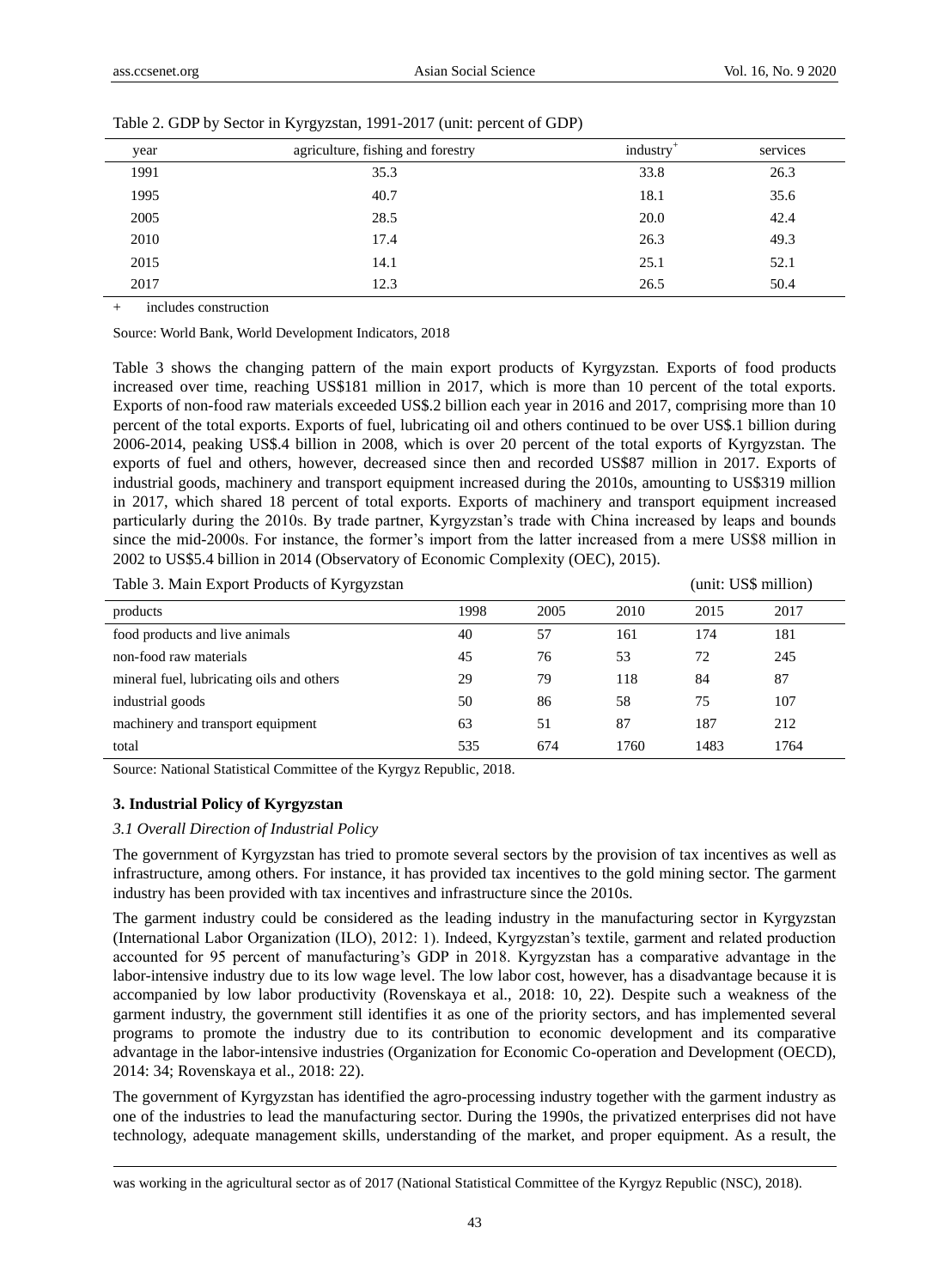quality of the products belonging to the agro-processing industry was poor and did not meet internationally required standards (World Bank, 1998: 16). Kyrgyzstan did not even have an agricultural product certifying system that reaches international standards. During the mid-2010s, the government's policy focused on the better supply of agricultural equipment, infrastructure and financial means to encourage more efficient production, and creation of training and education programs regarding the use of modernized technology in the agro-processing industry (NCSD, 2013: 86, 88). The government aims to provide state support for the agro-processing industry during 2018-2022 (Development Partners' Coordination Council (DPCC), 2018: 32).

#### *3.2 Tax Incentives*

The government of Kyrgyzstan has provided tax incentives to certain industries such as gold mining, garment and agro-processing industry. For instance, it granted very generous tax benefits to the investors investing in the mining sector. In the case of the most important gold mine in Kyrgyzstan, Kumtor mine, corporate profit tax was exempted for five years. Along with the unrealized dividend from the government's equity share in the gold mining sector, generous tax concession aggravated the government's tax revenue (World Bank, 2002: 26). In 2004, the government terminated the generous tax concessions that had been granted to Kumtor company (World Trade Organization (WTO), 2014: 92). Garment manufacturing enterprises have been subjected to the so-called patent-based taxation which significantly lessened their tax burden since 2005. Under the patent-based taxation in the garment industry, manufacturers pay their taxes based on the number of workplaces, not according to the value of production. The government decided to cancel the patent-based tax system in 2008, but it was introduced again (ILO, 2012: 13-14; Jenish, 2014).

To promote the agro-processing industry, the government has provided subsidies in the form of reimbursing interests on investment loans that were used to purchase machines, to repay lease, and to expand the scope of equipment that can be leased by the firms in the agro-processing industry (NCSD, 2013: 90). The government plans to develop new financial instruments for the export promotion of the agro-processing industry and provide more active support for the leasing of machines (DPCC, 2018: 33-34).

#### *3.3 FDI Policy*

The overall direction of FDI policy of Kyrgyzstan is a pursuit of an open FDI regime with some entry limitations (UNCTAD, 2016: 6; Komendantova *et al*., 2018b: 9). It does not impose restrictions on FDI flows into most of the key sectors, including all the above-mentioned priority sectors (UNCTAD, 2016: 6-7). To attract FDI, in the National Sustainable Development Strategy for 2013-2017, the government emphasized the importance of transparent and well-functioning legislation that can guarantee stability in making an investment in Kyrgyzstan by eliminating corruption, protecting private property rights and maintaining stable financial system. It also aimed to strengthen infrastructure (NCSD, 2013: 65).

The annual average amount of FDI flows into Kyrgyzstan equaled less than US\$.1 billion during 1995-2004, as shown in Table 4. It increased since the mid-2000s. FDI inflows increased rapidly during the 2010s, reaching an annual average amount of US\$.6 billion during 2015-2017. Reflecting such a significant increase in the amount of FDI inflows during the 2010s, the ratio of FDI inflows/GDP rose to 7.3 percent during 2010-2014. Kyrgyzstan established Investment Promotion Agency (IPA) in 2014 to promote investment in the country and to establish a more friendly relationship with foreign investors. It introduced the National Investment Promotion Strategy in the same year (OECD, 2018: 137). Reflecting such an active government policy to attract FDI, FDI flows into Kyrgyzstan reached US\$1.1 billion in 2015 and US\$.6 billion in 2016, while it fell somewhat in 2017. Consequently, the ratio of FDI inflows/GDP rose to 9.3 percent during 2015-2017. FDI inflows expressed in terms of stock increased from US\$.4 billion in 2000 to US\$1 billion in 2007 and then to US\$5.5 billion in 2017 (UNCTAD, 2019). Such findings from the data show that Kyrgyzstan has succeeded in attracting FDI during the 2010s.

| Table 4. FDI Flows into Kyrgyzstan, 1995-2017 (annual average) |             | $(\text{unit: } \text{US}\$ million, %) |
|----------------------------------------------------------------|-------------|-----------------------------------------|
| Year                                                           | FDI Inflows | FDI inflows/GDP                         |
| 1995-1999                                                      | 75.9        | 4.8                                     |
| 2000-2004                                                      | 45.7        | 2.2                                     |
| 2005-2009                                                      | 191.8       | 5.0                                     |
| 2010-2014                                                      | 459.6       | 7.3                                     |
| 2015-2017                                                      | 617.2       | 9.3                                     |

Source: UNCTAD, *Data Center*, 2019.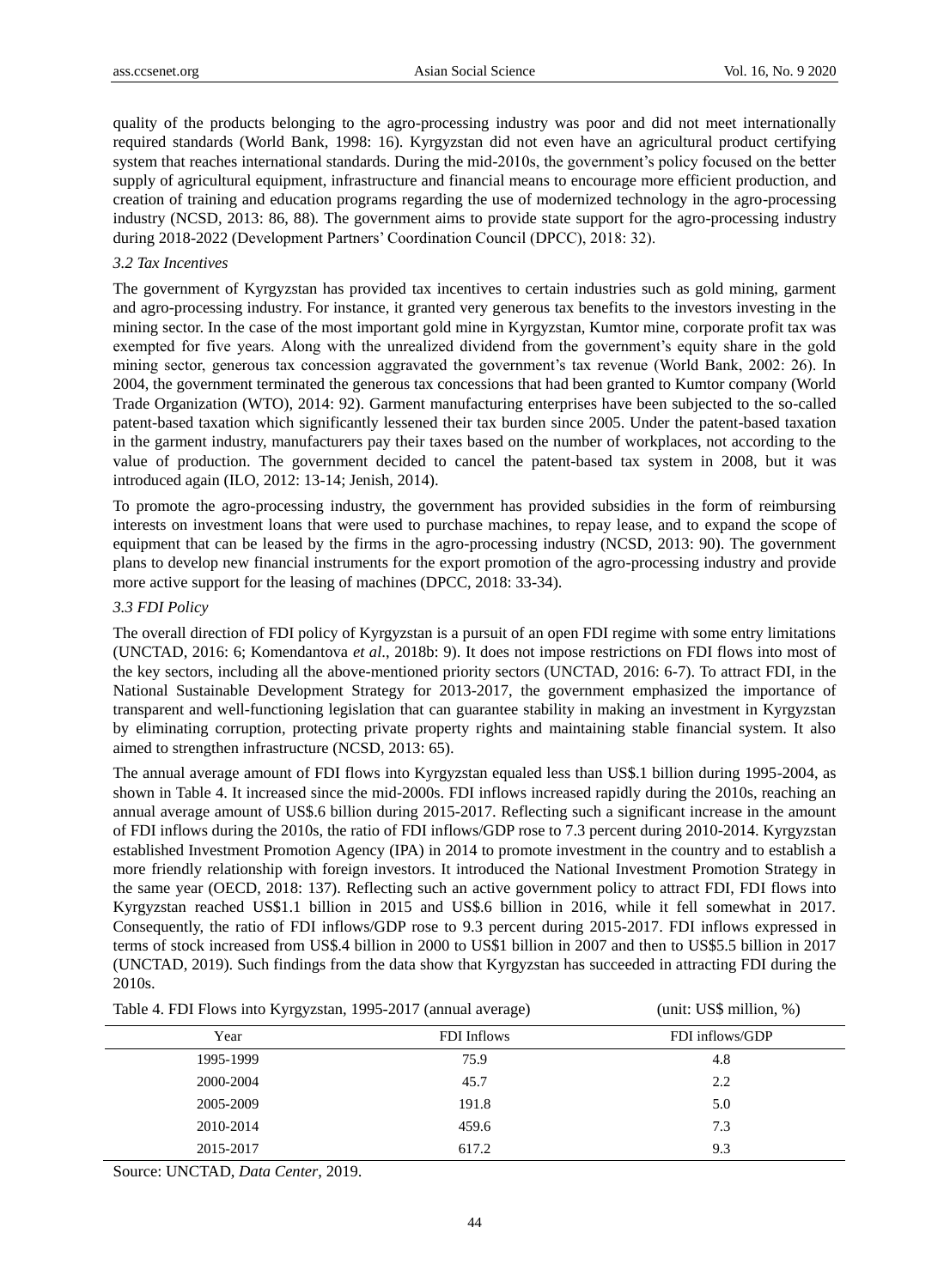By sector, FDI flows into agriculture, fisheries and forestry remained trivial, as is shown by Table 5. The implication is that agriculture appears not to be attractive from foreign investors' viewpoint. The mining sector shared around 10 percent of FDI inflows. The share of the manufacturing sector in FDI inflows continued to be around 30 to 50 percent during 2000-2017. During 2015-2017, its share remained between 30 and 36 percent.

|      | sector           |                    |               |            |        |        |  |  |  |
|------|------------------|--------------------|---------------|------------|--------|--------|--|--|--|
| year | AFF <sup>a</sup> | mining & quarrying | manufacturing | $EGW^{b)}$ | others | total  |  |  |  |
| 2000 | 0.0              | 4.6                | 44.0          | 0.0        | 40.9   | 89.6   |  |  |  |
| 2003 | 2.0              | 12.3               | 73.2          | 0.3        | 59.2   | 147.0  |  |  |  |
| 2006 | 3.6              | 55.8               | 141.0         | 0.0        | 135.2  | 335.6  |  |  |  |
| 2009 | $0.0\,$          | 6.4                | 166.5         | 0.9        | 487.1  | 660.9  |  |  |  |
| 2012 | 2.0              | 27.8               | 255.1         | 0.0        | 305.7  | 590.7  |  |  |  |
| 2015 | 0.3              | 14.7               | 564.7         | 136.7      | 856.8  | 1573.2 |  |  |  |
| 2016 | 0.2              | 54.3               | 251.2         | 122.2      | 386.0  | 814.0  |  |  |  |
| 2017 | $0.0\,$          | 81.0               | 186.3         | 79.8       | 269.6  | 616.8  |  |  |  |

Table 5. FDI inflows by Sector (unit: US\$ million)

a) agriculture, fisheries and forestry

-

b) production and distribution of energy, gas and water

Source: National Statistical Committee of the Kyrgyz Republic (2018). *Official Statistics.* Retrieved from <http://stat.kg/en/statistics/selskoe-hozyajstvo/>

Of the manufacturing sector, the garment industry is one of the prioritized sectors in attracting FDI (OECD, 2018: 137). In 2013, the amount of FDI flows into the garment industry reached its peak, recording US\$10.4 million. In 2016, however, it declined significantly to US\$0.7 million and only 23 garment enterprises received investment from foreign investors. Most of the other garment firms relied on their own capital and commercial bank lending (Komendantova *et al*., 2018a: 15). FDI flows into the garment sector remained only a few percent of those into the manufacturing sector as a whole in the mid-2010s. Low electricity and labor cost, and extensive knowledge of the garment market from the bazaar transaction are advantageous factors that can lead to further FDI flows into the garment industry. However, the problems with the garment industry in attracting FDI are that the industry is not equipped with proper infrastructure and skilled laborers (UNCTAD, 2016: 34-35).

FDI flows into the agro-processing industry in Kyrgyzstan remained quite low during the 1990s, which could be attributed to the government's placing of excessive regulations on the establishment of joint ventures in the industry. For instance, it required 69 permits for a joint venture to start its dairy business. Such excessive regulations worked as a disincentive to foreign investors' investment in Kyrgyzstan's agro-processing industry. Furthermore, in the 1990s and 2000s, foreign-invested enterprises in the agro-processing industry suffered from high tax burden (World Bank, 1998: 58; Food and Agriculture Organization (FAO), 2011: 46).

In 2009, all agricultural products were exempt from 12 percent value-added tax, which gave an advantage to the agro-processing industry to compete at a better standing in the international market (Kaseeva, 2013: 14; IPA, 2018). Such a tax incentive could encourage FDI into Kyrgyzstan's agro-processing industry. Due to the policy reform in 2011, there is no discrimination between domestic and foreign investors in terms of legal rights, and foreigners could have 100 percent ownership of the companies. FDI flows into the agro-processing industry increased significantly to US\$4 to US\$5 million each year during 2007-2010. FDI has played a vital role in the modernization of the supply chain of Kyrgyzstan's agro-processing industry (FAO, 2011: 47, 58-59).<sup>2</sup>

Kyrgyzstan has not restricted foreign investment in energy sector and indeed has welcomed it. Selected foreign investors were given licenses by the government and these investors were guaranteed with certain favorable returns from investment in the energy sector (EBRD, 2010: 219). Meanwhile, the energy sector could not attract the foreign investors' attention until the early 2010s. FDI flows into the energy sector jumped in the mid-2010s,

 $2$  Kyrgyzstan had not been equipped with modernized supply chain, but instead the transactions occurred through open markets or bazaars. Since processing companies faced lack of investment and issues relating to the access to quality raw material, it was difficult for them to engage in long-term reliable contracts with the producers in the agro-processing industry. Even if the contracts were to be established, both the farmers and the processors violated their contracts when facing larger profit opportunity (FAO, 2011: 57-58).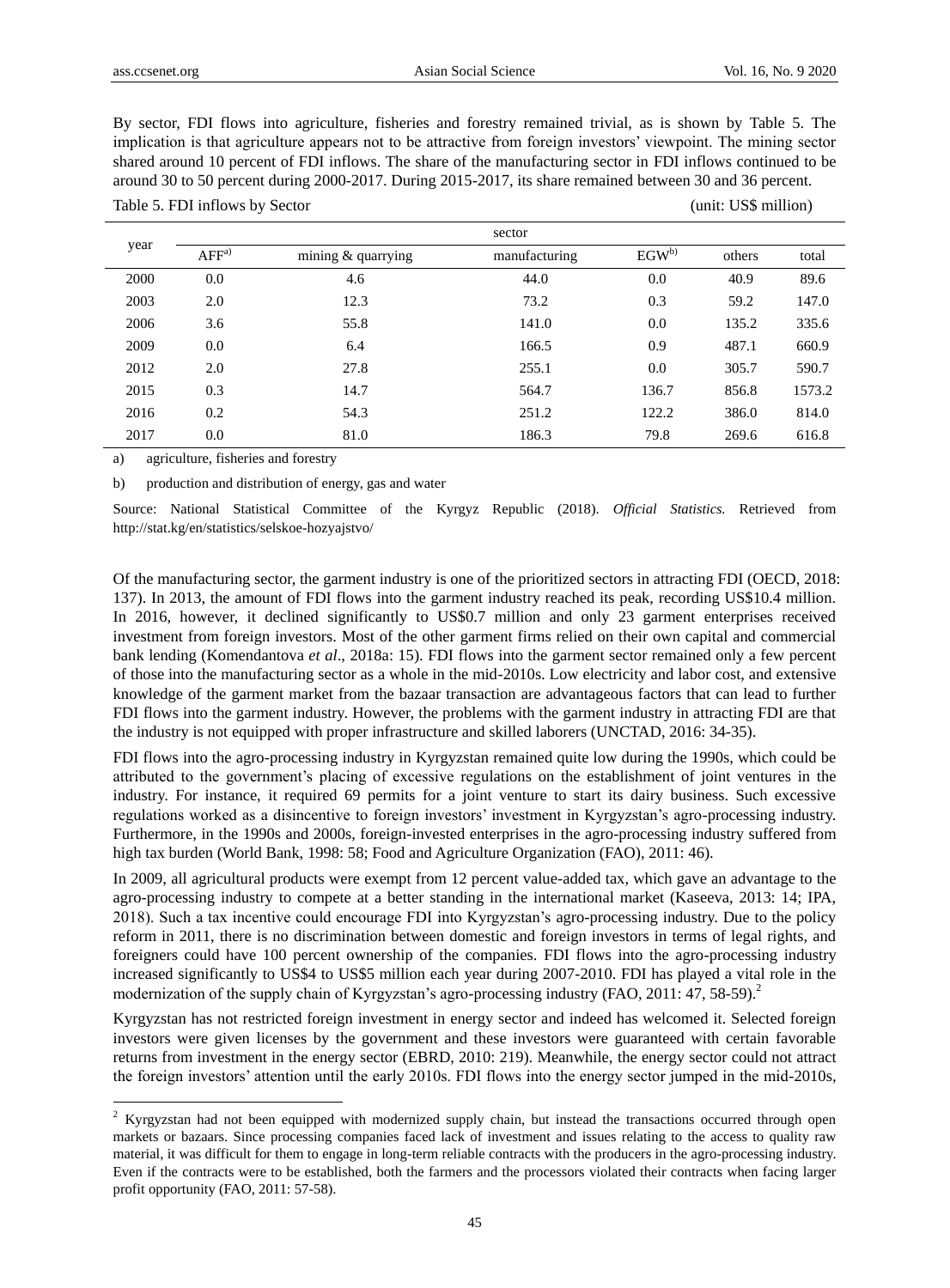accounting for more than 10 percent of FDI inflows during 2015-2017.

Since 1991, Kyrgyzstan started the creation of Free Economic Zones (FEZs) and as of the mid-2010s, there are five FEZs, namely Bishkek, Maimak, Naryn, Karakol, and Leilek (UNCTAD, 2016: 16; Komendantova *et al*., 2018b: 11). Main goals of the FEZs are to attract investment, particularly in the form of FDI, and to bring about transfer of technology and managerial know-how (CAREC, 2018). FEZs provide investment incentives mainly in the form of tax reduction and exemption. The effectiveness of FEZs, however, is doubtful (UNCTAD, 2016: 16; Komendantova *et al*., 2018b: 11). Compared to 2010, exports from FEZs decreased by 39 percent in 2016 and import values exceeded export values (*Komendantova et al.*, 2018b: 12). The fall in export values can be explained by the low total factor productivity of Kyrgyzstan which leads to a decline in competitiveness in the international market. It suggests the importance of education, skill training and technological innovation in stimulating FDI inflows in the long run (CAREC, 2018).

#### *3.4 Trade Policy Measures*

In 1994 and 1995, Kyrgyzstan started to pursue trade liberalization by eliminating export licensing requirements in most of the export products (World Bank, 1995). It became the first among the FSU countries to accede to the WTO in 1998 with the lowered import protection level (Zhunusova, 2017: 1; WTO, 2014: 8). With the entrance to the WTO, it removed export subsidies provided in the agricultural sector. Trade liberalization resulted in shrinkage of the share of Kyrgyzstan's agricultural sector since the mid-1990s (WTO, 2006: 61, 87).

Entrance to the WTO implies that Kyrgyzstan created an environment that is more favorable to the growth of the garment industry (Jenish, 2014: 4-5). Kyrgyzstan used a simplified weight-based customs clearance protocol, instead of an ad-valorem tariff which uses a calculation based on the percentage of imported value (World Bank, 2016: 105). The weight-based customs clearance contributed significantly to the garment industry by allowing domestic manufacturers to acquire cheaper imported fabrics compared to the past (Jenish, 2014: 5, 17).

The government of Kyrgyzstan made changes in trade policy in 2012, which included the increase in import tariff rate for some goods. Such change was designed to protect the burgeoning domestic manufacturing sector. More specifically, the tariff rate on the imported fabric increased from US\$0.20 to US\$0.35 per kilogram, leading to the increase in the price level of final garment product made by Kyrgyzstan (Jenish, 2014: 12). The increase in import tariff rate affected the domestic textile producers positively, while it affected the garment producers negatively. On the other hand, Kyrgyzstan developed strategies for export promotion of textiles and garments (OECD, 2018: 138). The donors such as the United States Agency for International Development (USAID) supported Kyrgyz garment producers' participation in the garment expos (USAID, 2017).

Kyrgyzstan acceded to the Eurasian Customs Union (ECU) in 2015 and the accession was expected to decrease the international competitiveness of certain industries of Kyrgyzstan by raising production cost of the Kyrgyz industries such as garment and agro-processing industries (Jenish, 2014: 5; Yakubovich & Yenikeyeva, 2016: 7; Schröder & Schröder, 2017: 4). In the process of producing garments, Kyrgyzstan depends heavily on imported fabrics, as there is almost no domestic fabric production. In joining the ECU, however, imported fabrics are treated under the common external value-based tariff, which is higher than the current weight-based tariff system according to the most-favored-nation (m.f.n.) tariff rate under the WTO system. This led Kyrgyzstan to lose price competitiveness in the international garment market by raising unit cost of the garment production in Kyrgyzstan (Jenish, 2014: 5). Thus, the accession to the ECU did not contribute to the development of certain industries such as the garment industry and agro-processing industry in the latter half of the 2010s. The import tariffs applied to most of the products in the garment industry were phased out by 2015 (World Bank, 2016: 110).

To promote exports of goods produced in the agro-processing industry, the government initiated the Action Plan for Developing Exports of the Kyrgyz Republic for 2015-2017, which emphasized four aspects. First, for the access to trade information and export promotion, the government would provide assistance to the private enterprises in participating in related exhibitions. Second, the government introduced the single window mechanism that would increase efficiency of international trade. Third, the government emphasizes the importance of meeting the international standard in terms of the quality of its agro-processed products by increasing budget funding and training private enterprises (DPCC, 2018: 34). Fourth, the government noticed the importance of providing finance to the firms (Yakubovich & Yenikeyeva, 2016: 6).

#### *3.5 Strengthening Infrastructure*

Weak infrastructure constrains economic development of developing countries. Therefore, the government of Kyrgyzstan has tried to strengthen infrastructure, particularly essential in the development of the priority sectors. For instance, Kyrgyzstan's National Sustainable Development Strategy for 2013-2017 stated its plan to create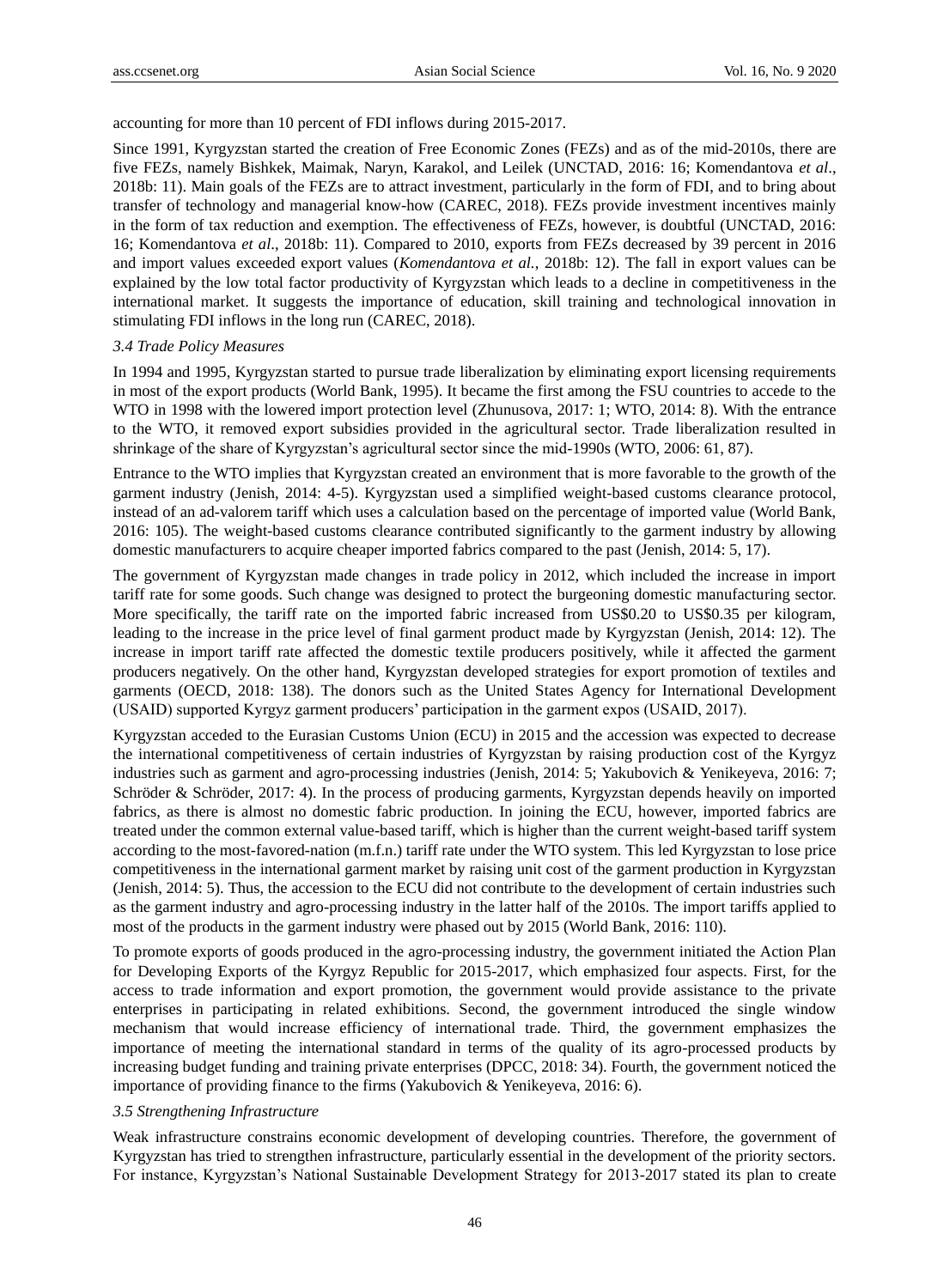Technopolis to promote investment, job and export of the textile and garment industry (NCSD, 2013: 105). The government assigned a single logistic center in Technopolis for both export and import. It also intended to guarantee a stable supply of energy, a better access to transportation and an efficient use of resources that minimizes unnecessary wastes (OECD, 2014: 62; International Monetary Fund (IMF), 2014: 131).

The government has also tried to improve the infrastructure to promote the agro-processing industry. It expects to establish seven regional logistic centers assigned with specific agricultural products and construct the other necessary infrastructure, such as laboratories, slaughterhouses, processing enterprises and transportation companies, for the promotion of export of the industry (DPCC, 2018: 33).

#### *3.6 R&D Promotion*

The government of Kyrgyzstan did not, in general, actively pursue policies promoting technology-intensive industries. Rather, Kyrgyzstan remained to focus on developing the traditionally prioritized sectors (NCSD, 2013: 53; WTO, 2014: 100). Due to its focus on such traditional sectors, it did not have many incentives to develop knowledge-based and technology-intensive industries and to maintain high level of investment in R&D activities (United Nations Educational, Scientific and Cultural Organization (UNESCO), 2015: 367-379). During 1997-2013, there was no significant change in the ratio of R&D expenditure divided by GDP (UNESCO, 2019).

Meanwhile, the government of Kyrgyzstan tries to implement policies targeting technological modernization (NCSD, 2013: 69). As legal protection for intellectual property rights can provide incentives to foster technological development, the government implemented the State Program for the Development for Intellectual Property and Innovation for 2012-2016 to promote economic modernization by developing advanced technologies. Moreover, Kyrgyzstan has also tried to develop human capital that can contribute to innovation. Its expenditure on education, 6.8 percent of GDP in 2011, is in general higher than that of the other FSU countries. However, despite such investment in education, Kyrgyzstan is facing poor physical infrastructure and low quality of teachers. As a result, the government attempted to reform its educational sector by establishing National Education Development Strategy for 2012-2020 to improve quality of higher education and to increase the number of Ph.D. degree holders majoring in science (UNESCO, 2015: 369, 380).

In 2013 the government particularly developed High Technology Park (HTP), which is Kyrgyzstan's first and only facility aimed to nurture experts in the field of information technology (IT) and to foster export of such sector. To achieve such goals, HTP has engaged in cooperative education sessions with relevant institutions. HTP has its competitive advantage in accepting the small-scale orders which many large international IT companies do not emphasize (CAREC, 2018: 38).<sup>3</sup>

#### **4. Kyrgyzstan's Priority Sectors and Industrialization**

#### *4.1 Agriculture*

-

Kyrgyzstan specialized in wool, livestock products and cotton under the system of the Soviet Union until the 1980s. Incentives were provided to livestock and cotton producers not based on economic calculations (Khan, 2002: 7-8). In the centrally planned Soviet economy, the government of Kyrgyzstan controlled agricultural prices and there was huge amount of subsidies provided in these industries. The prices of agricultural goods were lower than those of the international market, and relative to the input prices, output prices were closer to the world prices, creating a favorable condition for the farmers (Christensen and Pomfret, 2007: 9).

With the disintegration of the Soviet Union, such irrational agricultural specialization system broke down and Kyrgyzstan liberalized prices of most goods, except for irrigation water, electricity and railway tariffs (Khan, 2002: 9; Christensen & Pomfret, 2007: 9). With deregulation of prices, input prices, which were mostly composed of imported goods, increased more significantly than output prices and such sharp increase in input prices further increased production cost, thus reducing the profitability of the agricultural sector (World Bank, 1998: 50). The government maintained subsidies on agricultural products to alleviate the negative effect of deregulation of prices (Christensen & Pomfret, 2007: 9).

Prior to the economic transition, like all the other FSU countries Kyrgyzstan adopted the Soviet Union's agricultural model characterized by large and state-owned farms. During the Soviet era, 98 percent of arable lands were dominated by approximately 500 collective and state-owned farms. After the independence, Kyrgyzstan's agricultural development model was changed to a market-based system, placing an emphasis on

<sup>&</sup>lt;sup>3</sup> There are some limitations on the HTP. One of the issues is that the age of the HTP residents is mostly below 30 years old. These young people may lack managerial experiences and be more likely to emigrate to the other countries than the elder people (CAREC, 2018: 38).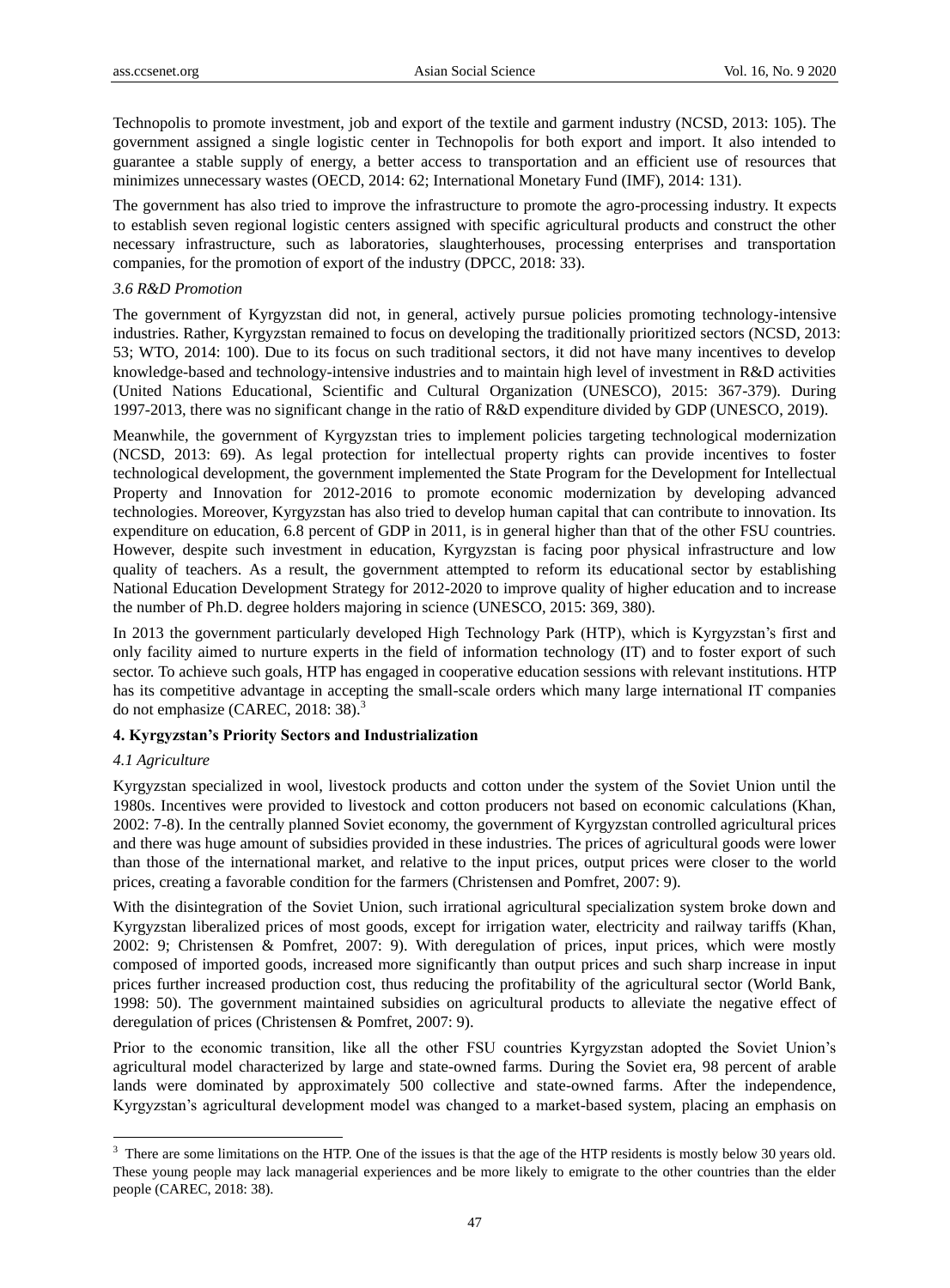the role of small- to medium-sized individual family farms (individualization) and privately owned lands (privatization). This transition led to a dramatic change in the structure of the agricultural sector. The land reform law focused on the redistribution of lands that were previously owned by the collective enterprises, encouraging the formation of new individual family farms (World Bank, 1998: 24, 42; Lerman and Sedik, 2009: 1-3).<sup>4</sup> Thus, individualization and privatization proceeded together with deregulation in the agricultural sector of Kyrgyzstan.

Since Kyrgyzstan's agricultural production was characterized as labor-intensive relative to the other FSU countries, it could gain greater return from privatization and individualization (FAO, 2011: 42). Although sudden reform measures affected the agricultural sector negatively in the short-run in the early 1990s, the productivity in the agricultural sector increased gradually since 1996 (NSC, 2018). It could be attributed to privatization and individualization in the agricultural sector (Lerman and Sedik, 2009: 1; FAO, 2011: 9). Table 6 shows production in the agricultural sector of Kyrgyzstan. Total production of main agricultural products increased rapidly from 4.2 million tons in 1994 to 8.4 million tons in 2004. Although it stagnated during 2005-2012, it increased again in the range of 8 to 10 million tons each year during 2013-2017 (NSC, 2018).

Table 6. Output of Agriculture, Fisheries and Forestry Products by Categories of Farm (unit: billions som)

| Year | Collective farms | peasant (farmer) farms | Private farms | Total |
|------|------------------|------------------------|---------------|-------|
| 1996 | 2.6              | 4.0                    | 8.3           | 15.5  |
| 2005 | 1.9              | 36.7                   | 23.4          | 63.4  |
| 2015 | 3.0              | 119.0                  | 69.7          | 196.9 |
| 2018 | 2.8              | 123.6                  | 71.8          | 203.8 |

Source: National Statistical Committee of the Kyrgyz Republic (2018). *Official Statistics.* Retrieved from <http://stat.kg/en/statistics/selskoe-hozyajstvo/>

By commodity, production of cotton increased from 52.4 thousand tons in 1992 to 118.1 thousand tons in 2005, while it decreased to 74.7 thousand tons in 2018. Tobacco production continued to decrease from 43.1 thousand tons in 1992 to 13.4 thousand tons in 2005 and then decreased further to less than 2 thousand tons each year in 2015 and 2018. Unlike the long-run tendency of decrease in the production of cotton and tobacco, production of dairy products increased. For instance, milk production increased from 961 thousand tons in 1992 to 1,590 thousand tons in 2018. Although meat production decreased from 228 thousand tons in 1992 to 182 thousand tons in 2005, it recovered since then to 221 thousand tons in 2018 (NSC, 2018).

Agricultural production, as a whole, increased rapidly during the mid-2010s, which could be partly attributed to the government's recent emphasis on the agricultural sector; according to the National Sustainable Development Strategy covering the mid-2010s, the government highlighted the importance of developing the agricultural sector (NCSD, 2013: 54). Reflecting such an emphasis on the agricultural sector, production of the food products, beverage and tobacco increased from 19.0 billion soms (11.6 percent of GDP) in 2011 to 31.8 billion soms (13.4 percent of GDP) in 2017 (NSC, 2018). Production of the agricultural sector rose as much as 66.8 percent during 2011-2017, which can be compared with the increase in the production of the industrial sector, 44.3 percent, during the same period.

## *4.2 Gold Mining*

<u>.</u>

The mining sector accounted for 5 percent of national production and 10 percent of industrial production in 1991. From 1992 to 1996, the share of the mining sector in Kyrgyzstan's GDP declined (World Bank, 1994: 1). From 1996 to 1997, there was a significant increase in its share of GDP, accompanied by the amendment of the Law of the Kyrgyz Republic on Subsoil to a more investment-friendly direction, which could be characterized as easier licensing process and less government intervention (World Bank, 2002). Foreign capital played an important role in the mining sector. About 55 percent of FDI flows into Kyrgyzstan in terms of stock was explained by the mining sector during 1995-2002 (Dikkaya & Keles, 2006: 151).

Gold has been the most important product in the mining sector of Kyrgyzstan. After independence, the government of Kyrgyzstan established a state-owned mining company, Kyrgyzaltyn, and granted a *de facto* monopoly on the gold mining sector. The government was given the right to issue mining licenses and monitor mining activities. The government granted such a right to Kyrgyzaltyn and insisted investors to form a joint venture with it. Gold mining has been dominated by the Kumtor gold mine. The Kumtor gold mine project is a joint venture between Kyrgyzaltyn and Cameco Corporation. As such, the government did not privatize the mining sector until the early 2000s (World Bank, 1994: 15; World Bank, 2002: 24-26).

<sup>4</sup> As of 2008, 75 percent of arable lands were owned by individual family farms (Lerman and Sedik, 2009: 1).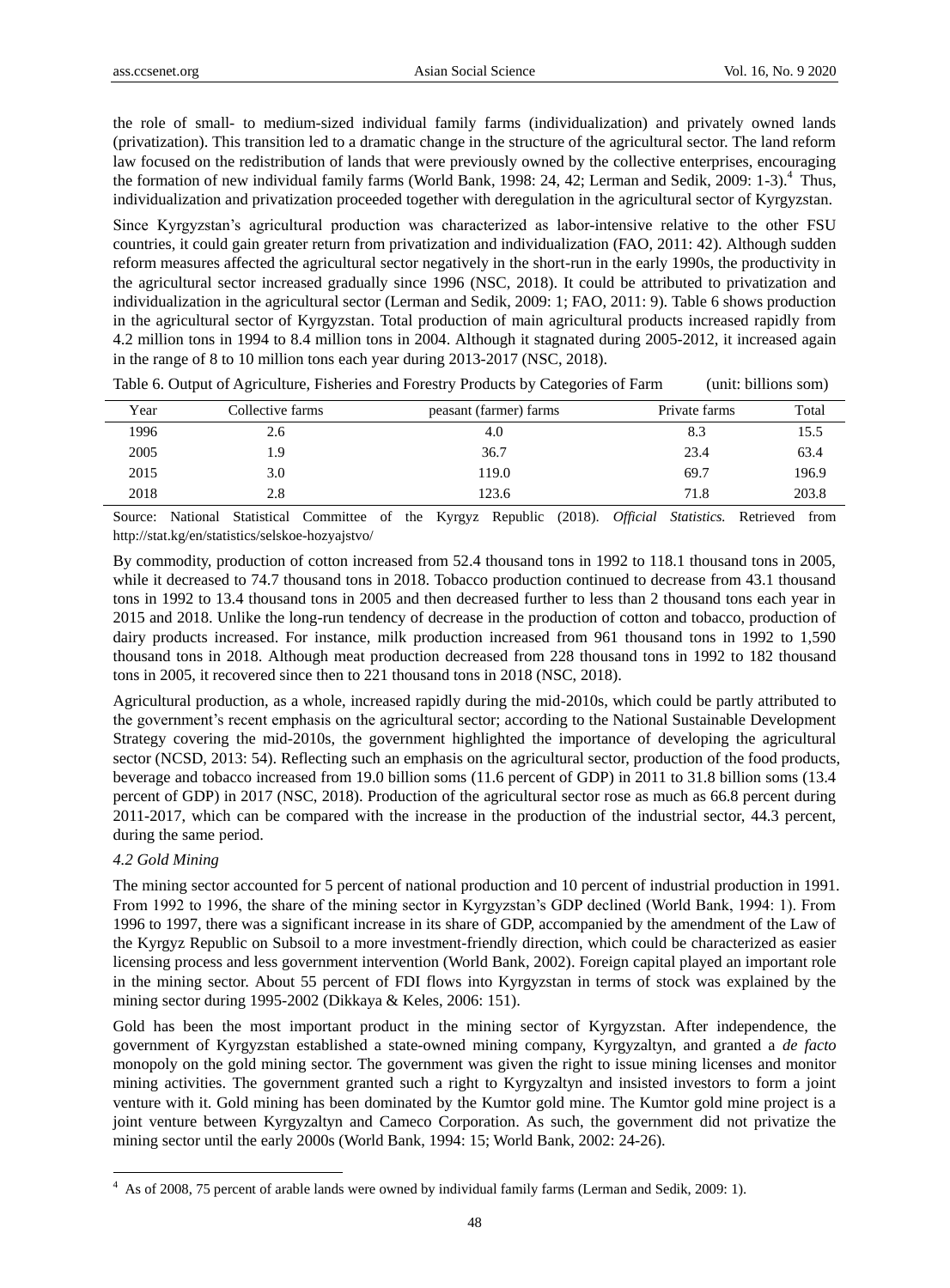Over time, Kyrgyzstan has displayed efforts to improve ineffective and weak mining sector policy through privatization of the sector (NCSD, 2013: 96). Beginning from the mid-2000s, the government tried to minimize state involvement in the sector by decreasing its equity holdings of the state-owned mining company, Kyrgyzaltyn, from 67 percent to 33 percent in 2005 and 15.7 percent in 2014. In addition, although very generous tax incentives had been provided to Kumtor company, such benefits were reduced in 2004 (WTO, 2014: 92).

The gold mining sector accounted for 94 percent of mining income, 8 percent of GDP, and 17 percent of government revenue in 2014 (EBRD, 2017: 36; Eurasia Foundation of Central Asia (EFCA), 2017: 9). As of 2017, Kumtor alone contributed to 9.7 percent of Kyrgyzstan's GDP (Kumtor Gold Company, 2018). Meanwhile, Kyrgyzstan faces limited growth potential in the gold mining sector, as the Kumtor gold mine is expected to be depleted by 2026 (United Nations Economic Commission for Europe, 2010: 13; WTO, 2014: 92; EFCA, 2017: 9).

## *4.3 Energy*

In the early 1990s, Kyrgyzstan heavily depended on the import of energy. Since Kyrgyzstan did not have a capacity for oil refinery, domestically produced crude oil was exported and the refined oil was imported back to the country (World Bank, 1993: 137). On the other hand, Kyrgyzstan has exported electricity. Electricity exports of Kyrgyzstan reached its peak in 1997 with 9.2 billion kilowatt hours (kwh). Electricity exports fell sharply to between 1 and 3 billion kwh each year during 1998-2012 and decreased further to less than 1 billion kwh each year during 2013-2016 (Knoema, 2016). Since the 1990s up to the present, Kyrgyzstan's export of energy is mostly attributable to hydroelectricity (World Bank, 1993: 137; World Bank, 2017). Hydro energy accounted for 53 percent in Kyrgyzstan's total energy resources, 2 percent of GDP and 16 percent of industrial output in 2013 (NCSD, 2013: 90).

Kyrgyzstan's hydroelectricity production has been closely linked to the demand of the other FSU countries, since Kyrgyzstan and these countries use common power grid in the Central Asian Power System (CAPS) and these countries require hydro power for irrigation. Kyrgyzstan also relies on Uzbekistan and Kazakhstan's electricity transmission line to provide energy across its nation (World Bank, 1993: 139; Asian Development Bank (ADB), 2013: 2).

Hydroelectric power has significant potential for growth in Kyrgyzstan, as less than 10 percent of the resource was utilized as of the late 2000s (EBRD, 2010: 223). Thus, the energy sector, including hydro power, is considered as one of the important priority sectors for Kyrgyzstan. In developing hydroelectricity, small hydro power plants are considered as the most attractive source of renewable energy, as they can lead to wider distribution of energy throughout the nation (NCSD, 2013: 90; Komendantova et al., 2018a: 4, 10).

# *4.4 Garment Industry*

With the disintegration of the Soviet Union that disrupted the entire supply chain, the overall share of the industrial sector declined and did not return to the level in 1992, i.e. 36.0 percent of GDP (UNCTAD, 2019). Garment industry was not an exception to such a downfall of the manufacturing sector. During the transition period, the government of Kyrgyzstan focused on privatizing economic activities, and liberalizing market and international trade. The privatization of companies led to a shift from large factories to multiple small- to medium-sized enterprises (SMEs). It also led the companies to be vulnerable, as they were unable to realize economies of scale, to upgrade technologies from the Soviet period, and to attract sufficient investment for themselves to function well. As a result of trade liberalization, these privatized companies were to face highly competitive international market and many companies were bankrupt (Abylaev, 2013).

During the 1990s Kyrgyzstan's exports of garments decreased from US\$7 million in 1995 to US\$3 million in 2000. Garment industry began to develop since the mid-2000s. For instance, garment exports increased to US\$23 million in 2005 and then to over US\$100 million each year during 2010-2013 (UN Comtrade, 2018). The reason behind this impressive growth in the garment industry since the mid-2000s is Kyrgyz government's implementation of the industrial policy that specifically promoted its garment industry (Jenish, 2014: 4). Garment exports remained between US\$40 million and US\$70 million each year in 2015 and 2016, while export values of garments recovered to US\$119 million in 2017 (UN Comtrade, 2018).

Although Kyrgyzstan's garment industry had been growing in the early 2000s, production and export of the industry started to decline after reaching its peak in 2012, in terms of export value. The main reasons for the decline in the garment industry are the increase in the competition with foreign producers and the implementation of more strict requirements to Kyrgyzstan's products imposed by the main importers, namely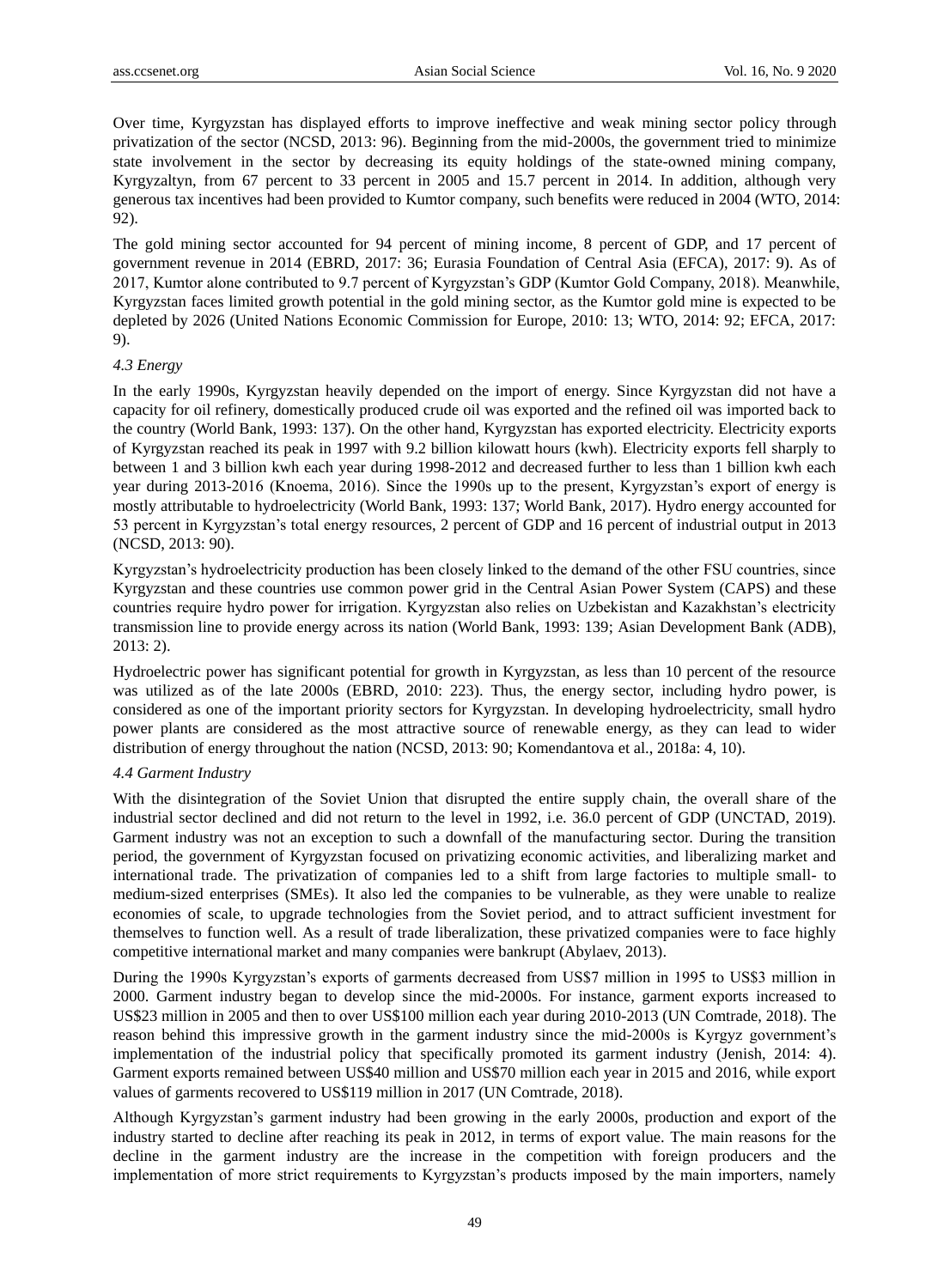Russia and Kazakhstan (Komendantova et al., 2018a: 14). Kyrgyzstan faces several problems hindering the growth of the garment industry, such as poor operational management skills, lack of advanced technologies and equipment, limited energy security and corruption. In addition, more than 50 percent of the garment producers in Kyrgyzstan have difficulties in financing and three-quarters of them claimed that interest rates are too high (World Bank, 2016: 100, 122-123). Due to low labor productivity, Kyrgyzstan indeed ranked 113th out of 137 countries for labor market efficiency in 2017 (Rovenskaya et al., 2018: 10, 23).

## *4.5 Agro-processing Industry*

Agro-processing industry adds value to outputs produced in the agricultural sector. The government considers that Kyrgyzstan has ideal conditions to develop agro-processing industry, as the country has a favorable climate, fertile land, mass production of raw materials, and abundant and relatively cheap labor force (Ministry of Agriculture of the Kyrgyz Republic, 2006: 2). The agro-processing industry, however, showed mixed results depending on products. For instance, production of mineral water, non-alcoholic drinks, and beer increased, while that of bread, tobacco, and alcoholic drinks, excluding beer, decreased during 1996-2017 (Komendantova et al., 2018a: 17).

The government has stressed the importance of export promotion of the agro-processing industry, but the industry faces some problems. One of the problems is the agro-processing industry's not having sound equipment and infrastructure. Equipment in the agro-processing industry is physically decayed and technologically outdated, which leads to inefficient production, thus decreasing the competitiveness of the agro-processing industry in the international market (Komendantova et al., 2018a: 9).

The government plans to develop the agro-processing industry by promoting international trade, creating logistical centers for agricultural and agro-processed products, and encouraging cooperative works between different sectors of agriculture (Ministry of Agriculture of the Kyrgyz Republic, 2006: 2; Komendantova *et al*., 2018a: 17). Under the Development Program of the Kyrgyz Republic for the period 2018-2022, the government aims to support the agro-processing industry. Priorities will be given to the increase of overall production level of domestically processed products, the creation of medium and large processing complexes, and the provision of more effective means of logistic centers (DPCC, 2018: 32). In addition, to facilitate the financing needed in the development of this industry, the government plans to simplify the financing approval process and to establish an insurance system (Komendantova *et al*., 2018a: 17). International organizations contributed significantly in supporting the development of Kyrgyzstan's agro-processing industry by providing financial aid, technical support, and consulting (Kaseeva, 2013: 15).

The share of food, particularly products belonging to the agro-processing industry, in total exports, equaled 22.8 percent in 1995, while it decreased to 11.7 percent in 2005. It recovered to 18.2 percent in 2015 and 20.0 percent in 2017, respectively (World Bank, 2018). Tobacco and dairy products have been noteworthy in exports. Tobacco exports remained between US\$20 million and US\$35 million in general during 1995-2017 and equaled US\$22 million in 2017. During the 2000s and 2010s, exports of dairy products increased, reaching US\$37 million in 2017 (UN Comtrade, 2018).

#### **5. Policy Implications**

Kyrgyzstan pursued the market-based reform since the independence. Starting from the second half of the 1990s, it recorded positive economic growth rate. In the meantime, the government of Kyrgyzstan selected several priority sectors and tried to promote those industries by various industrial policy measures. The experience of the industrial policy and industrialization of Kyrgyzstan in the process of transition provides certain policy implications to the other transition economies, and developing countries in general, as well as Kyrgyzstan.

Among other FSU countries, the government of Kyrgyzstan took the big bang approach in the transition process. The pursuit of sudden deregulation of price level right after the independence led to hyperinflation in Kyrgyzstan in the early 1990s. It reveals one of the serious problems of pursuing the big bang approach in the transition, i.e. abrupt across-the-board deregulation of price level may lead to chaotic situation, particularly in the inflation rate.

After experiencing serious depression for three years, the economy began to recover since 1996 and the government of Kyrgyzstan pursued development of several selected sectors by implementing industrial policy; the government has provided tax incentives to the garment industry and the agro-processing industry. Although the provision of tax incentives may contribute to the promotion of the industries concerned, it may be accompanied by costs such as tax revenue forgone (ILO, 2012). Some of the tax incentives provided by Kyrgyzstan appear to be inefficiently designed. Patent-based tax system applied in the garment industry benefits relatively larger enterprises in the sense that tax payment is not based on production values. In addition, tax and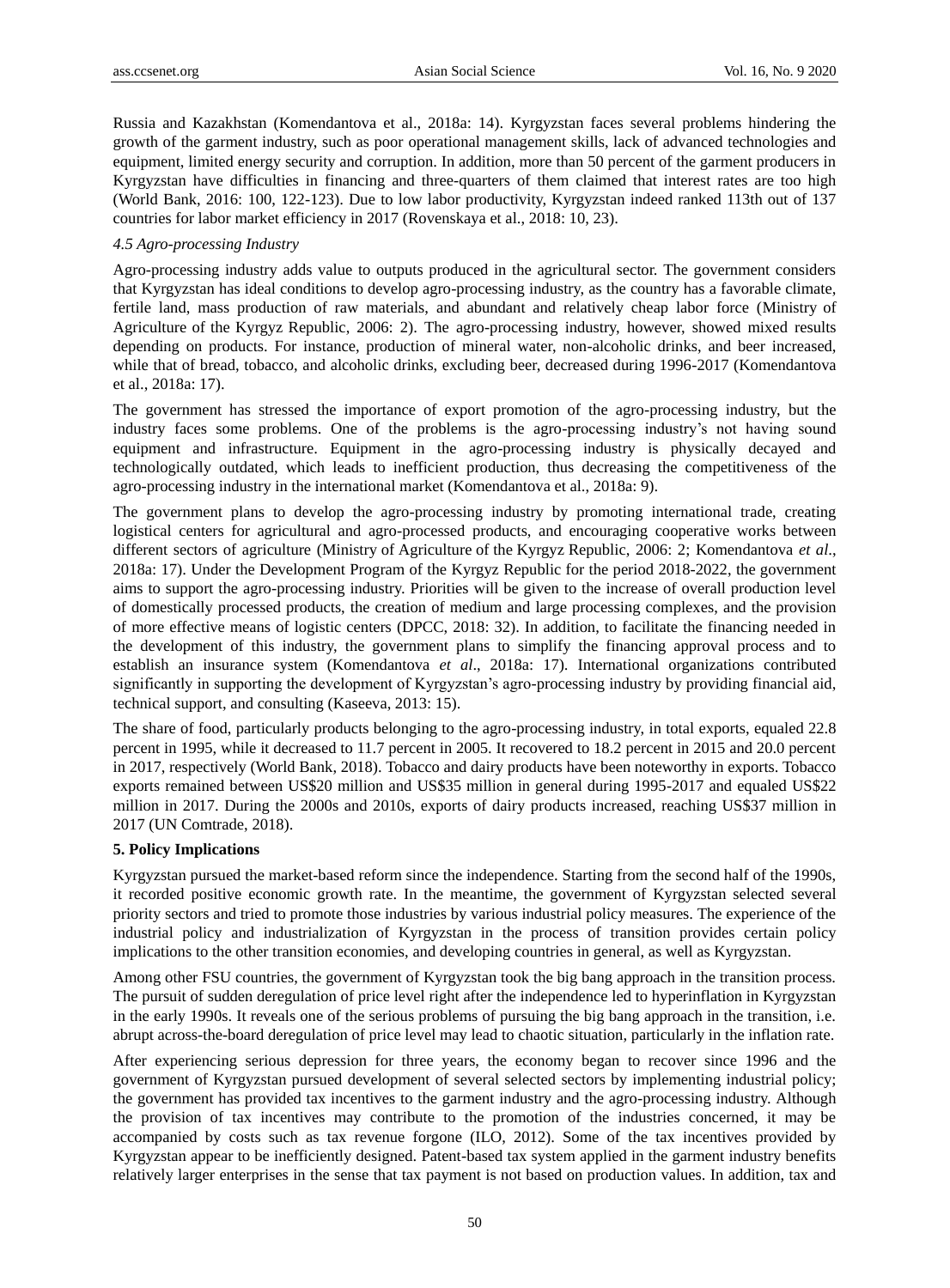-

financial incentives provided by the government are regulated by the WTO system. That is, if the products provided with such incentives were exported, then those products may be subjected to countervailing duties by the government of the importing country or, alternatively, such subsidies may be prohibited by the WTO, depending on the situation.<sup>5</sup> Therefore, tax incentives used as the industrial policy measure should be used carefully in light of the regulations of the WTO system, particularly the Subsidies Code of the WTO.

The government of Kyrgyzstan pursued trade liberalization, which lowered import tariff rates in general. The accession to the WTO in 1998 laid the foundation of trade expansion. Despite the contribution of trade liberalization policy in reducing the production cost of outputs and in utilizing imported raw materials and intermediate products, certain trade policy measures appear to be inappropriately designed. For instance, the accession to the ECU in 2015 did not contribute to the development of the manufacturing sector such as the garment industry, as the import tariff imposed on fabric import increased since then. Such an increase in import tariff rate on imported fabric negatively affected the development of the garment industry. Therefore, in trade policy formulation, the government of Kyrgyzstan needs to be more alarmed in the potential effect of trade policy changes on the development of the manufacturing sector.

The government of Kyrgyzstan has realized the importance of the pursuit of trade liberalization and FDI inflows in economic development. Therefore, it strengthened its effort in attracting FDI. Reflecting such an active government policy to attract FDI, FDI flows into Kyrgyzstan increased rapidly since the mid-2010s. Active investment-friendly government policy appears to have laid the foundation of FDI inflows. Meanwhile, during 2015-2017, the share of the manufacturing sector in FDI inflows remained between 30 percent and 36 percent. That is, there is much room for attracting FDI into the manufacturing sector. Although the FEZs have been mainly established to attract foreign investors, their role in attracting FDI and export weakened during the 2010s. Mere reliance on the low wage level may not lead to further FDI flows into the FEZs any longer. Consequently, improvement of productivity by strengthening human capital, for instance, is needed for further development of the FEZs.

Despite the government's official position of trying to improve the level of technology and human capital, R&D expenditure/GDP ratio fell from about 0.2 percent during 1997-2013 to 0.1 percent during 2014-2016 (UNESCO, 2019). It shows that the economic policymakers are not fully aware of the importance of R&D in upgrading the technology level in economic development. For instance, Kyrgyzstan's case can be compared with the case of Korea, which leapfrogged from one of the least developed countries in the 1960s to one of the developed countries in the 2010s. In the process of rapid economic growth, the Korean government continued to emphasize and support science and technology (Mah, 2007). It has also been the case of two other rapidly growing East Asian economies, i.e. China and Taiwan (Kim & Mah, 2009; Mah, 2015). It is necessary to refer to the experience of the active R&D promotion policy in the development of value-added technology intensive industries and rapid economic growth of those East Asian economies.

Selecting the priority sector is critical in industrial policy. The government of Kyrgyzstan designated several priority sectors. Agriculture has been one of those priority sectors. Farmers had been over-protected under the Soviet economic system. In addition, Kyrgyzstan had been allocated the role of providing certain agricultural commodities in the supply chain of the Soviet Union, although such a role had not been based on rational calculation. Emphasis on the role of individual farmer rather than collective farming and privatization of the agricultural sector led to an increase in productivity since the late 1990s. The share of the agricultural sector rose in the 2010s, as the government of Kyrgyzstan emphasized the agricultural sector in the 2010s. The government's emphasis on the agricultural sector may not be appropriate from the viewpoint of the long-run economic development of Kyrgyzstan; there is little evidence of Kyrgyzstan's comparative advantage in the agricultural sector, which is in general regarded as relatively low value-added. Thus, before simply adhering to the promotion of its traditional priority sectors, it would be needed for the government of Kyrgyzstan to reconsider the direction of industrial policy.

The government of Kyrgyzstan chose (gold) mining as another priority sector and provided incentives, including tax incentives, to encourage investment in the sector. As of 2019, however, it appears that the incentive is not appropriate in the sense that gold mining production is expected to disappear from Kyrgyzstan by 2020s. Provision of tax incentives implies tax revenue forgone and, therefore, those incentives should have been allocated to industries more promising in the long run.

Due to the geographical condition, Kyrgyzstan is competitive in hydroelectricity generation. Kyrgyzstan's

<sup>&</sup>lt;sup>5</sup> Refer to Mah (2010) for the details on the WTO regulations on tax and financial incentives affecting developing countries.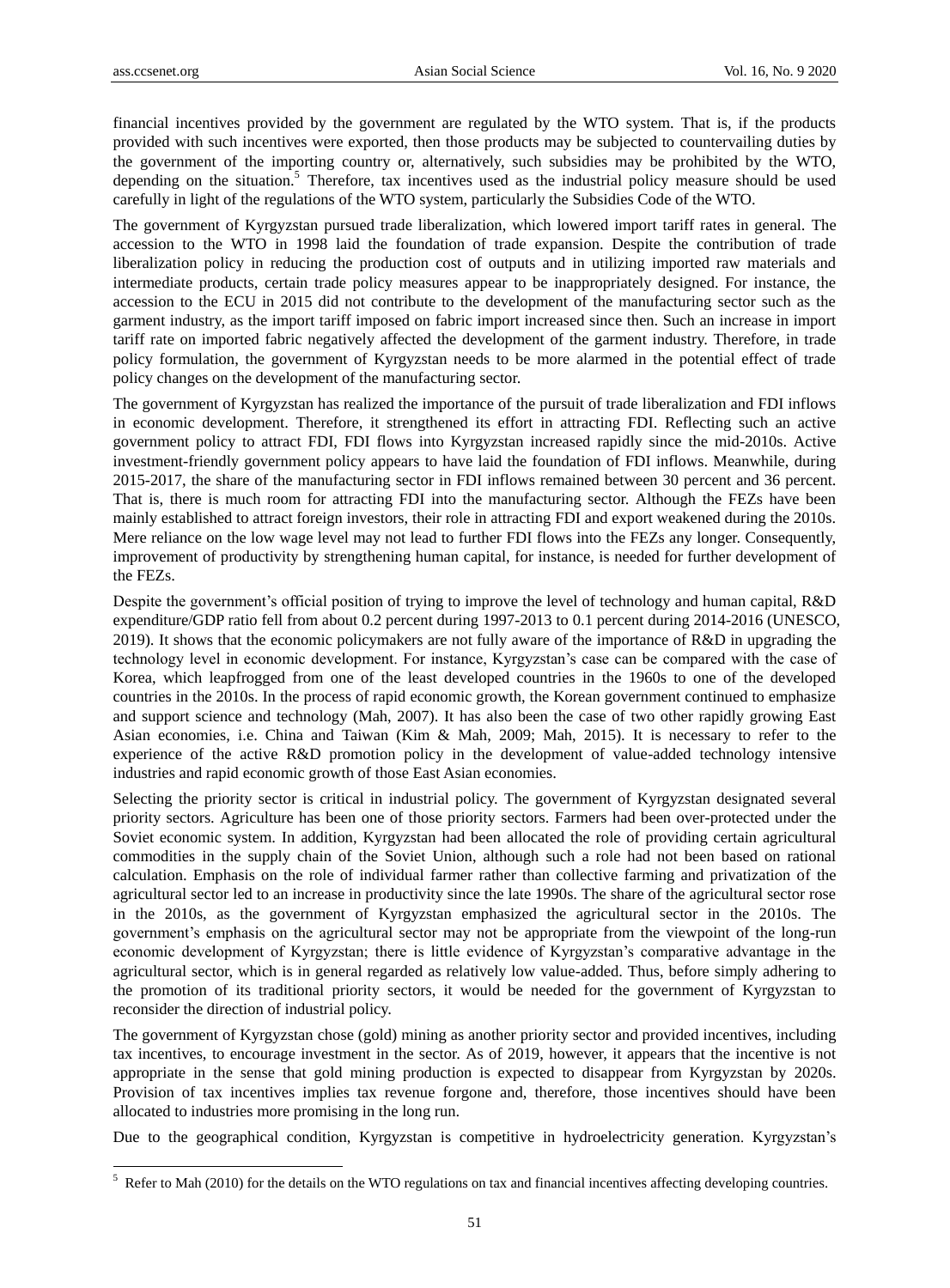hydroelectricity production has been closely linked to the demand of the other FSU countries. Since Kyrgyzstan also relies on the electricity transmission line of the neighboring countries, from the viewpoint of economic development and export of hydroelectricity, it is essential for Kyrgyzstan to maintain peaceful diplomatic relations with the neighboring countries.

Despite the government's constant effort to promote the garment industry, it can be said that the effect of the government's industrial policy to promote the garment industry has been negatively offset by the lack of skilled workforce, technology and infrastructure. Thus, it is vital for Kyrgyzstan to focus on nurturing better qualified human capital through appropriate job training and improvement of outdated production facilities. In addition, as is shown in the unsatisfactory performance of FDI inflows in Kyrgyzstan's garment industry, promotion of the garment industry, which relies on low wage level, may not be appropriate in the near future stage of economic development. Therefore, it is necessary for the government of Kyrgyzstan to pay attention to development of more value-added textile industry and other promising industries in the manufacturing sector.

The agro-processing industry has also been designated by the government of Kyrgyzstan as one of the priority sectors. Although the government has been providing subsidies and tax incentives to promote the industry, the level of FDI still remains low, and the quality of infrastructure and products are not satisfactory. The standards set for food by ECU could be used as a guideline for Kyrgyzstan to foster the development of its agro-processing industry. Moreover, creating a stable and reliable interdependent relationship between agriculture and agro-processing industry is vital. Such a relationship can further create a favorable environment for the development of agro-processing industry in gaining international competitiveness.

The government of Kyrgyzstan did not overall pursue consistent government policies that would foster its economic growth after the independence (NCSD, 2013: 5). One may say that overall the government of Kyrgyzstan has not pursued well-designed industrial policy. Although the government chose agriculture as the priority sector, it is difficult to say that Kyrgyzstan's agricultural sector can compete against that of many other developing countries internationally. In addition, although the government of Kyrgyzstan provided tax incentives to develop the mining sector until the early 2000s, the gold mining in Kyrgyzstan is expected not to provide revenue to the economy a few decades later. The government implemented policy measures to promote the garment industry, which has led the manufacturing sector. Meanwhile, lack of proper infrastructure and training programs, low volume of FDI, and its accession to ECU affected the industry negatively. Furthermore, Kyrgyzstan is expected to enter the stage of losing comparative advantage in the garment industry in the coming decades.

Therefore, it is needed for the government of Kyrgyzstan to select a few promising and more value-added industries, and to build infrastructure supporting the industries from the viewpoint of long run economic development. For instance, the efforts of R&D promotion to develop more value-added technology-intensive industries are necessary. The government's continuing efforts of promoting the investor-friendly environment would contribute to further economic growth of Kyrgyzstan.

#### **6. Conclusion**

Kyrgyzstan pursued the big bang approach in the process of transition. It experienced negative economic growth and hyperinflation for three years since its independence. Since the second half of the 1990s, it could recover and record positive economic growth rates. The government of Kyrgyzstan tried to promote several priority sectors including agriculture, mining, energy, garment and agro-processing industry by industrial policy measures, which comprised tax incentives as well as measures to attract FDI. Although the government has tried to promote agriculture and mining, there is little evidence that Kyrgyzstan has a comparative advantage in the agricultural sector. Although gold mining has played an important role in exports of Kyrgyzstan, the gold mine is expected to deplete soon. Kyrgyzstan appears to be competitive in hydroelectricity generation.

The garment and agro-processing industries have been promoted by the government of Kyrgyzstan as the priority sectors. The agro-processing industry appears to be appropriate in the sense that it is located between agriculture and the manufacturing sector, while it may not lead to the development of the manufacturing sector as a whole. Although the garment industry has led the manufacturing sector of Kyrgyzstan, it has not succeeded in attracting foreign investors in the 2010s. It implies that the garment industry relying on low wage level has been losing the foreign investors' attention. Since relying just on low wage level may not lead to industrial-led economic development of Kyrgyzstan in the sense that there are many developing countries with a similar level of economic development trying to promote the garment industry. It would be needed for the government of Kyrgyzstan to think of the next stage of economic development with the new industrial policy.

As of the current stage of economic development, it would be needed for the government of Kyrgyzstan to think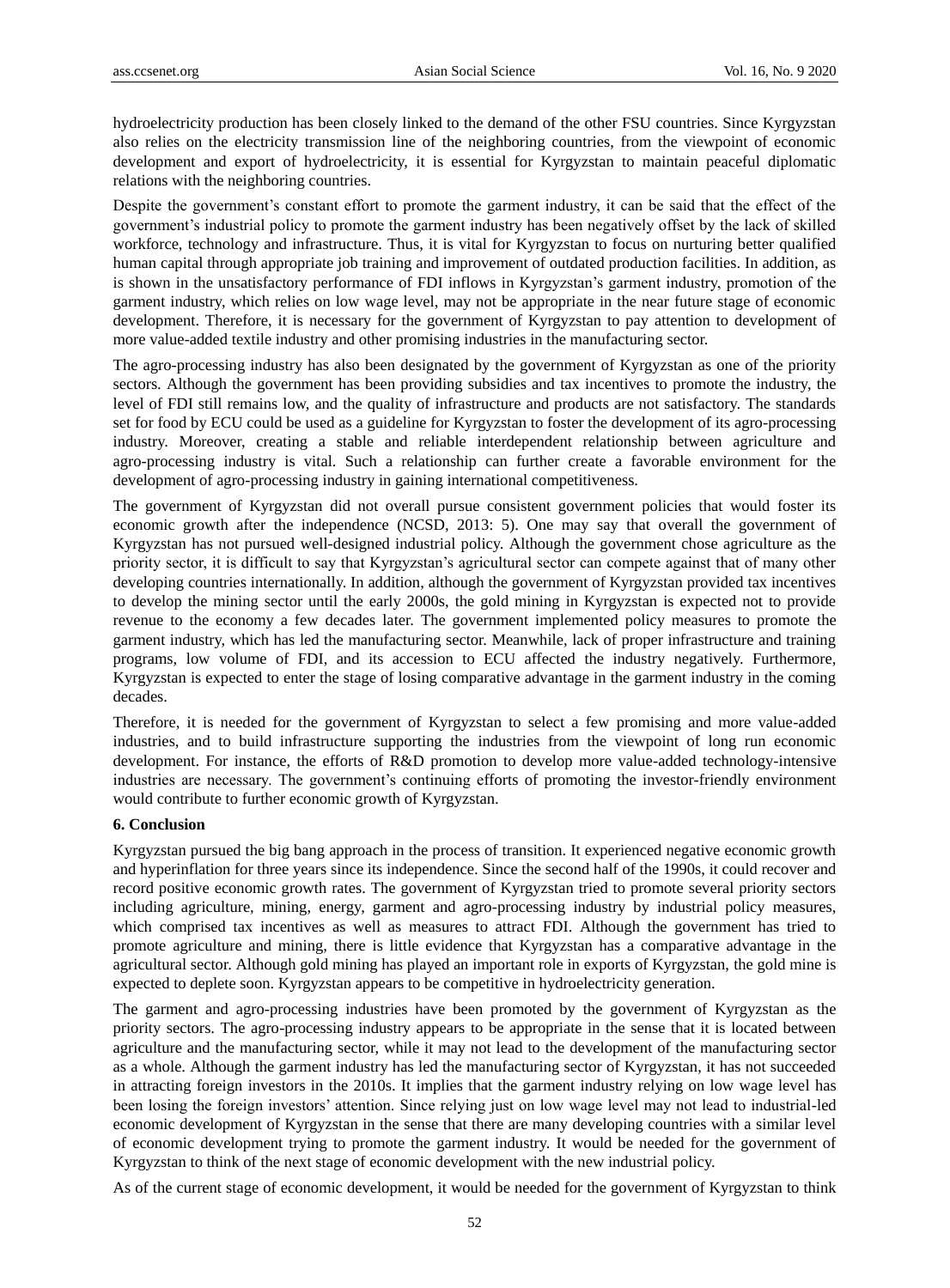of developing value-added industries rather than adhering to the traditional priority sectors. For such value-added industries to develop, strengthening infrastructure in human capital would be critical. The government needs to refer to the experience of the East Asian economies which could develop rapidly from economies exporting garments to economies exporting value-added products belonging to technology-intensive industries. This paper has some limitations. For instance, the conclusion drawn from the case of Kyrgyzstan may be applied to neither developing countries in different level of economic development nor non-transition economies. Therefore, it would be necessary for future works to deal with the countries in various stages of economic development. In addition, as a referee suggested, this paper may be extended to cover the environmental aspects of sustainability, as is shown in Pourhejazy and Kwon (2016), for instance.

#### **References**

- Abylaev, M. (2013). *Kyrgyz Textile Companies' Resilience Features in the Post-Soviet Regionalization Processes.* Presented at the 13th AUTEX World Textile Conference, Dresden, 22-24 May 2013.
- Appel, H. (2004). *A New Capitalist Order: Privatization and Ideology in Russia and Eastern Europe.* Pittsburgh: University of Pittsburgh Press.
- Asia Development Bank (ADB). (2013, August). *Kyrgyz Republic: Country Partnership Strategy (2013-2017).*  Retrieved from<https://www.adb.org/documents/kyrgyz-republic-country-partnership-strategy-2013-2017>
- Bae, E. Y., & Mah, J. S. (2019). The Role of Industrial Policy in the Economic Development of Uzbekistan. *Post-Communist Economies, 31*(2), 240-257.<https://doi.org/10.1080/14631377.2018.1443252>
- Central Asia Regional Economic Cooperation Program (CAREC). (2018, April 1). *A Diagnostic Study of Kyrgyz Republic's Free Economic Zones and Industrial Parks*. Retrieved from [https://www.carecprogram.](https://www.carecprogram.org/?publication=diagnostic-study-kyrgyz-republic-free-economic-zones-industrial-parks) [org/?publication=diagnostic-study-kyrgyz-republic-free-economic-zones-industrial-parks](https://www.carecprogram.org/?publication=diagnostic-study-kyrgyz-republic-free-economic-zones-industrial-parks)
- Christensen, G. N., & Pomfret, R. (2007). *Distortions to agricultural incentives in the Kyrgyz Republic.* The World Bank. Retrieved from [http://documents.worldbank.org/curated/en/818581468339615885/Distortions](http://documents.worldbank.org/curated/en/818581468339615885/Distortions-to-agricultural-incentives-in-the-Kyrgyz-Republic)[to-agricultural-incentives-in-the-Kyrgyz-Republic](http://documents.worldbank.org/curated/en/818581468339615885/Distortions-to-agricultural-incentives-in-the-Kyrgyz-Republic)
- Dabrowski, M., & Antczak, R. (1994). *Economic Reforms in Kyrgyzstan*. Center for Social and Economic Research.
- Development Partners' Coordination Council (DPCC). (2018). *Development Program of Kyrgyz Republic "Unity, Trust, Creation" for the Period 2018-2022.* DPCC.
- Dikkaya, M., & Keles, I. (2006). A Case Study of Foreign Direct Investment in Kyrgyzstan. *Central Asian Survey, 25,* 149-156.<https://doi.org/10.1080/02634930600903213>
- Eurasia Foundation of Central Asia (EFCA). (2017, December 11). *Guidebook for Conflict Management in Mining Industry of the Kyrgyz Republic.*
- European Bank for Reconstruction and Development (EBRD). (2010). *Kyrgyz Republic Energy Sector Assessment.* Retrieved from [https://www.ebrd.com/documents/legal-reform/kyrgyz-republic-energy-sector](https://www.ebrd.com/documents/legal-reform/kyrgyz-republic-energy-sector-assessment-2010.pdf)[assessment-2010.pdf](https://www.ebrd.com/documents/legal-reform/kyrgyz-republic-energy-sector-assessment-2010.pdf)
- EBRD. (2014). *Transition Indicators.*
- EBRD. (2017). *EBRD Extractive Mining Industries Strategy: 2018-2022.*
- EBRD. (2019). *Forecasts, Macro Data, and Transition Indicators.*
- Food and Agriculture Organization of the United Nations (FAO). (2011). *The Kyrgyz Republic, Opportunities and Challenges to Agricultural Growth*. Retrieved from<http://www.fao.org/3/a-i2711e.pdf>
- International Labor Organization (ILO). (2012, June 11). *Skills for Trade and Economic Diversification in the Kyrgyz Garment Sector*. Retrieved from [https://www.ilo.org/employment/Whatwedo/Publications/](https://www.ilo.org/employment/Whatwedo/Publications/employment-reports/WCMS_182791/lang--en/index.htm) [employment-reports/WCMS\\_182791/lang--en/index.htm](https://www.ilo.org/employment/Whatwedo/Publications/employment-reports/WCMS_182791/lang--en/index.htm)
- International Monetary Fund (IMF). (2014, August). *The Kyrgyz Republic: Poverty Reduction Strategy Paper.*  Retrieved from [https://www.imf.org/external/pubs/ft/scr /2014/ cr14247.pdf](https://www.imf.org/external/pubs/ft/scr%20/2014/%20cr14247.pdf)
- Investment Promotion and Protection Agency of the Kyrgyz Republic (IPA). (2018). *Agro-Industrial Sector*. Retrieved from http://www.invest.gov.kg/en/about-kyrgyzstan/priority-sectors/agro-industrial-sector
- Jenish, N. (2014). Export-driven SME Development in Kyrgyzstan: The Garment Manufacturing Sector. *Institute of Public Policy and Administration Working Paper, 26,* 1-15. [https://doi.org/10.2139/ssrn.2945944](https://dx.doi.org/10.2139/ssrn.2945944)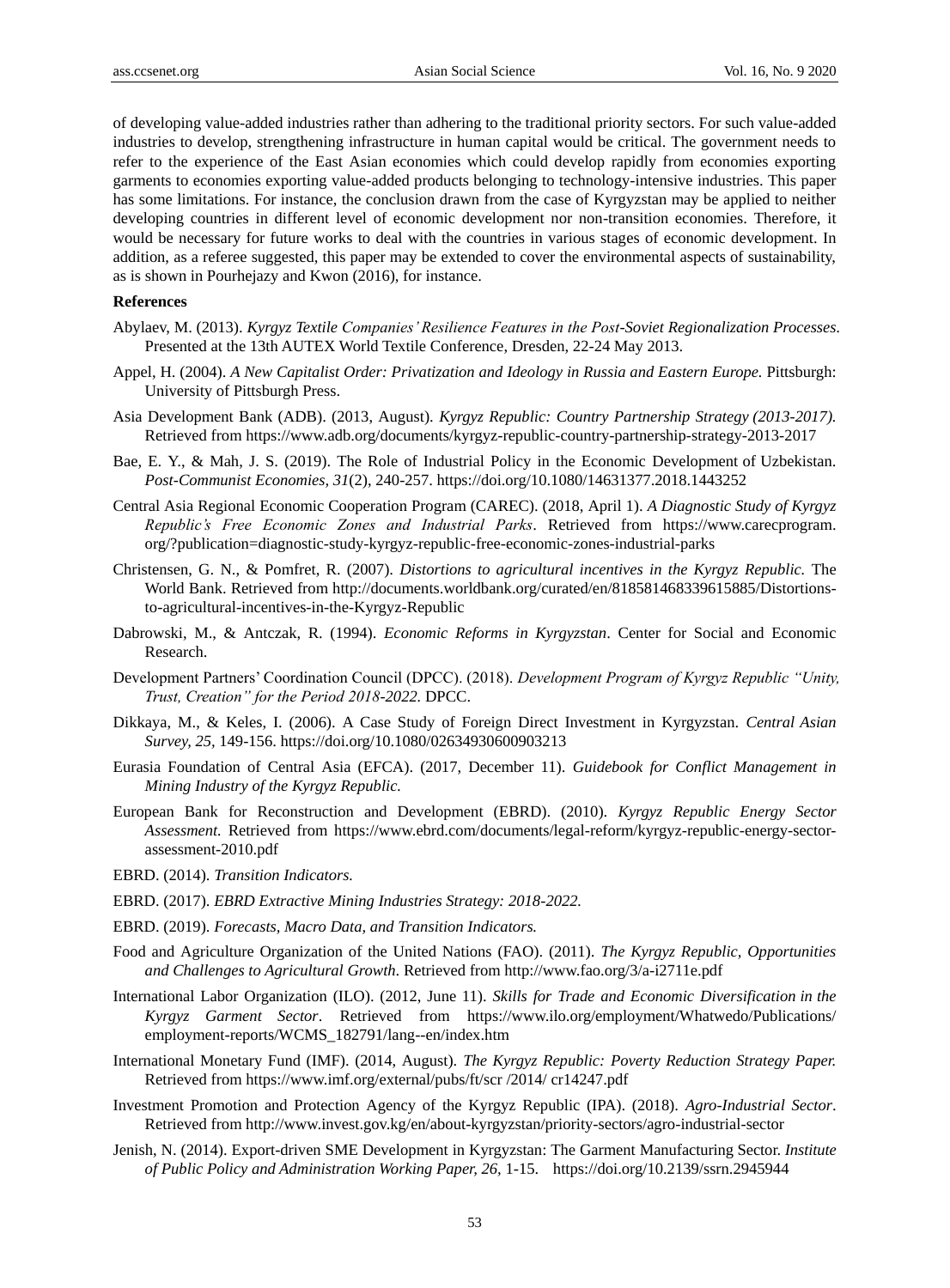- Kaseeva, G. (2013). Processor Driven Integration of Small Farmers into Value Chains *in Kyrgyzstan.* Food and Agriculture Organization (FAO). Retrieved from<http://www.fao.org/3/a-au849e.pdf>
- Khan, A. R. (2002). *Macroeconomic Policies, Growth and Poverty Reduction in Kyrgyz Republic.* United Nations Development Progamme.
- Kim, M., & Mah, J. (2009). China's R&D Policies and Technology-intensive Industries. *Journal of Contemporary Asia, 39*(2), 262-278. [https://doi.org/10.1080/ 00472330902723832](https://doi.org/10.1080/%2000472330902723832)
- Knoema. (2016). *Kyrgyzstan – Total Electricity Exports.* Retrieved from <https://knoema.com/atlas/Kyrgyzstan/topics/Energy/Electricity/Electricity-exports>
- Komendantova, N., Atakanov, N., Chekirbaev, U., Karabashov, N., Zheenaliev, Z., ... Rodriguez, F. S. (2018a). *Industrial Development of Kyrgyzstan: Required Infrastructure and Priority Industrial Sectors.* IIASA.
- Komendantova, N., Sizov, S., Chekirbaev, U., Rovenskaya, E., Strelkovskii, N., ... Rodriguez, F. S. (2018b). *Industrial Development of Kyrgyzstan: Investment and Financing*. International Institute for Applied Systems Analysis (IIASA).
- Kumtor Gold Company. (2018). *Contribution to the Economy.* Retrieved from https://www.kumtor.kg/en/mediarelations/contribution-to-the-kyrgyz-economy/
- Lerman, Z., & Sedik, D. (2009). *Agrarian Reform in Kyrgyzstan: Achievements and the Unfinished Agenda.*  FAO.
- Linn, J. (2004). *Economic (Dis)Integration Matters: The Soviet Collapse Revisited.* The Brookings Institution.
- Mah, J. (2007). Industrial Policy and Economic Development: Korea's Experience. *Journal of Economic Issues, 41*(1), 77-92.<https://doi.org/10.1080/00213624.2007.11506996>
- Mah, J. (2010). Government-led Export Promotion in Light of Distributional Fairness in the Global Trading System. *Journal of Economic Issues, 44*(4), 877-894.<https://doi.org/10.2753/JEI0021-3624440402>
- Mah, J. (2015). R&D Policies and Development of Technology-Intensive Industries of Taiwan. *Progress in Development Studies, 15*(2), 125-138.<https://doi.org/10.1177/1464993414565532>
- Ministry of Agriculture of the Kyrgyz Republic. (2006). *Export Promotion Strategy for the Food Processing Industry of the Kyrgyz Republic.* Retrieved from [http://www.intracen.org/export-strategy-map/export-promo](http://www.intracen.org/export-strategy-map/export-promotion-strategy-for-the-food-processing-industry-of-the-republic-of-kyrgyzstanfood-industrySESITC-2006/) [tion-strategy-for-the-food-processing-industry-of-the-republic-of-kyrgyzstanfood-industrySESITC-2006/](http://www.intracen.org/export-strategy-map/export-promotion-strategy-for-the-food-processing-industry-of-the-republic-of-kyrgyzstanfood-industrySESITC-2006/)
- National Council for Sustainable Development of the Kyrgyz Republic (NCSD). (2013). *National Sustainable Development Strategy for the Kyrgyz Republic, for the period of 2013-2017.* Retrieved from [http://www.lse.ac.uk/GranthamInstitute/wp-c](http://www.lse.ac.uk/GranthamInstitute/wp-)ontent/uploads/laws/4242\_EN.pdf
- National Statistical Committee of the Kyrgyz Republic (NSC). (2018). *Official Statistics.* Retrieved from <http://stat.kg/en/statistics/selskoe-hozyajstvo/>
- Niazaliev, O. (2004). *Failed Democratic Experience in Kyrgyzstan: 1990-2000.* Middle East Technical University.
- Observatory of Economic Complexity (OEC). (2015). *What is the Trade Balance for Kyrgyzstan to China?.*  Retrieved from [https://atlas.media.mit.edu/en/visualize/line/](https://atlas.media.mit.edu/en/visualize/line)hs92/show/kgz/chn/all/1995.2015/
- Organization for Economic Co-operation and Development (OECD). (2014). *Expanding the Garment Industry in the Kyrgyz Republic.* Private Sector Development Policy Handbook. OECD.
- OECD. (2018). *Enhancing Competitiveness in Central Asia.* OECD.
- Pak, M. (2016). *Former Soviet Union Countries at Twenty-five: Social and Economic Trends.* ERA Institute.
- Pourhejazy, P., & Kwon, O. (2016). A Practical Review of Green Supply Chain Management. *Journal of International Logistics and Trade, 14*(2), 156-164.
- Rovenskaya, E., Sedighi, E., Komendantova, N., Strelkovskii, N., Sizov, S., … Rodriguez, F. S. (2018). *Industrial Development of Kyrgyzstan: Background*. IIASA.
- Schröder, P., & Schröder, E. (2017). *Entrepreneurship in Kyrgyzstan: Adjustments to a Changing Economic Environment.* Friedrich-Ebert-Stiftung.
- Svejnar, J. (2002). Transition Economies: Performance and Challenges. *The Journal of Economic Perspectives, 16*(1), 3-28.